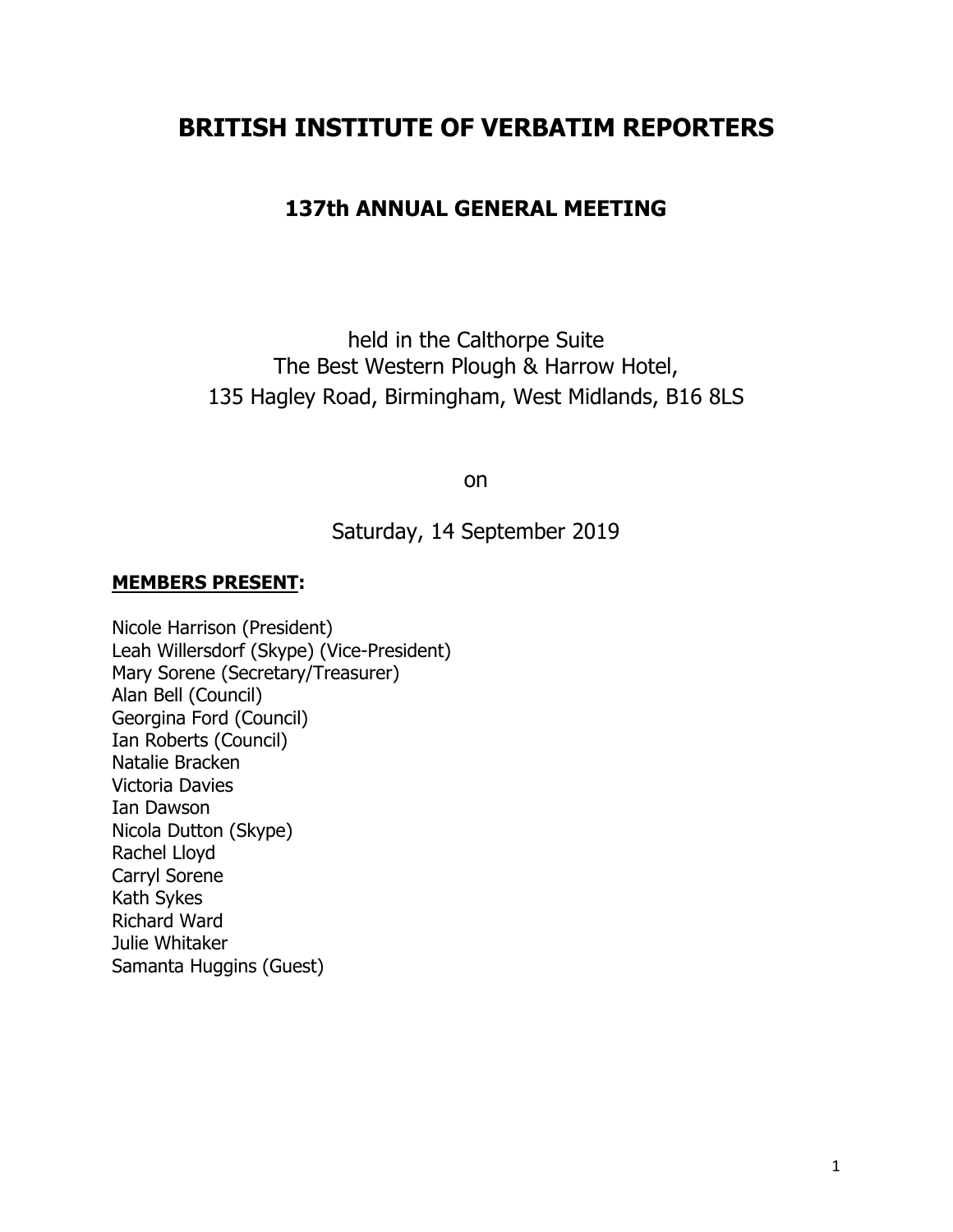#### The AGM commenced at 2.04 pm

#### **Welcome and introductions**

- THE PRESIDENT: Welcome, everybody. I have written a speech, and I am not very good at speeches, and I don't like public speaking at all, if any of you have figured that out by now, so I'm going to try and go.
- All I have to do is say welcome. Rachel Lloyd is taking the note for us, so please remember when the time comes for any discussion to state your name and speak one at a time. The Secretary will read the notice to open the meeting.

(THE NOTICE WAS DULY READ BY THE SECRETARY)

## **Apologies for Absence**

- THE PRESIDENT: Now, we have apologies for absence.
- THE SECRETARY: I have a list: Rebekah Roberts, Sharon Golder, Linda Nicholls, Susan McIntyre, Margaret Beaumont, Joanne Petre, Cindy Wu, Karen Wedge, Jenny Chandler, Ann Lloyd, Miriam Weisinger, Michele Sowerby, Claire Hill, Michael Laidlaw, Mirella Fox, Stephanie Stamp, Nia Davidson, Wendy Osmond, Deirdre O'Malley, Melanie Ball, Christine Lawton, Jean Lukins, Stephanie Stamp, Shirley Tanner, Heather Casali, Lisa Cordaro, Patricia Atherton, Carol Evans, Hilary Maclean, Helen Davies, Andrew Roberts, Lynn Taylor, Michele Coffey, Pauline Miller, Sandra Glenny, Amanda Bavin, Dawn Scott, Chris Armstrong, Caroline Booth, Laura Harrison, John Larking, Andrew Howell, Audrey Shirley, Sara Buzuk, Tom Chamberlain, Sheryll Holley, Cecilia Sweetman.
- THE SECRETARY: Do members have any to add? Has anybody told you that they are not coming so we should add them in?
- VICTORIA DAVIES: Was Sarah Edwards on that list?
- THE SECRETARY: Thanks. I have a feeling she has given them, and if I have missed them out, I'm sorry. Thank you.
- LEAH WILLERSDORF: Was Julie Smith mentioned?
- THE SECRETARY: Thank you. Any others? No others. Okay, so that is the list of those who have sent their apologies for not coming.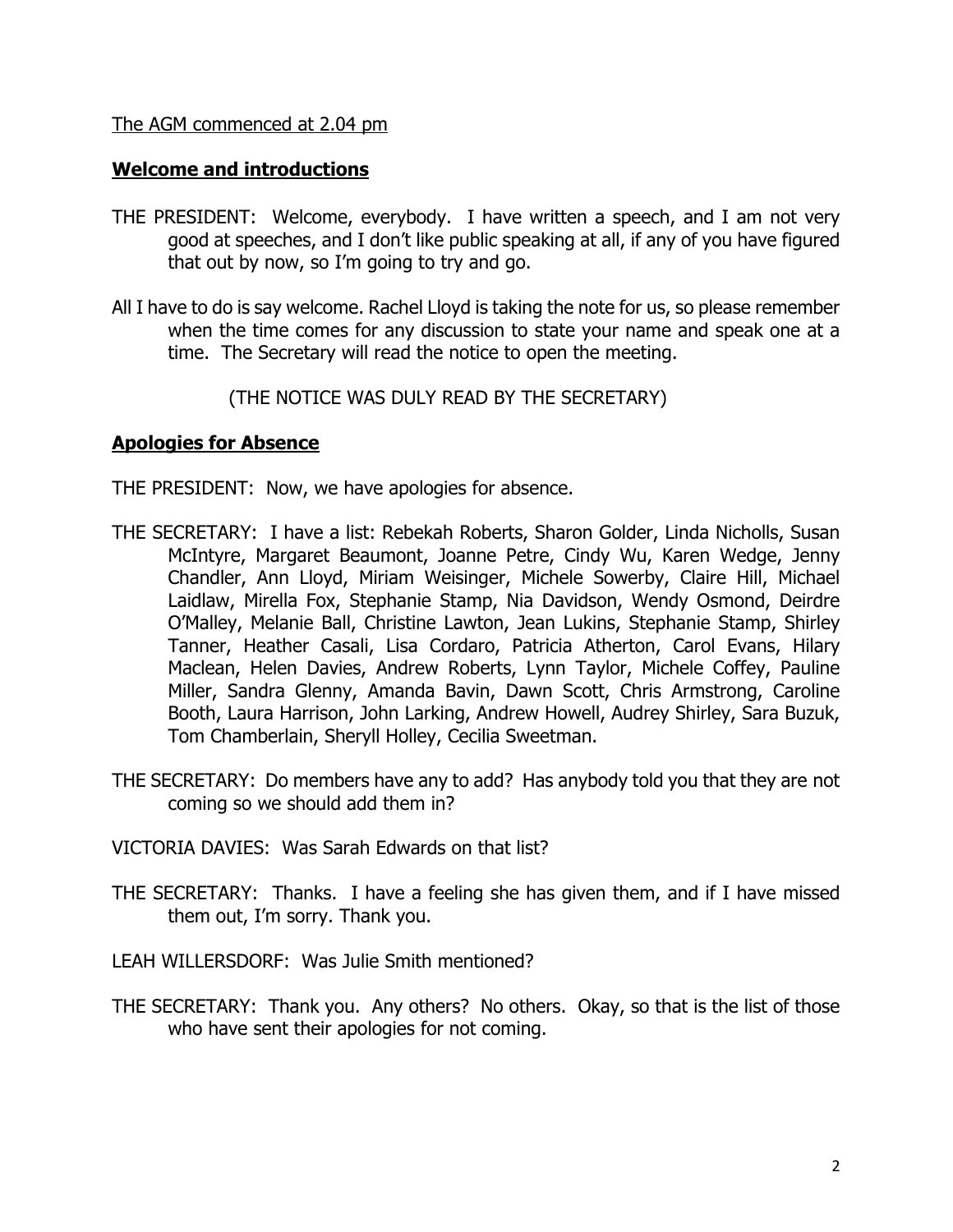## **Minutes of last meeting**

THE PRESIDENT: Perfect. The minutes of the last meeting, we have circulated them to the members via the website. Are they agreed? That is last year's meeting minutes. Anybody anything to say about them? In which case, do you care to sign them at the end and today's date?

(THE MINUTES WERE AGREED and SIGNED BY THE PRESIDENT)

THE SECRETARY: Thank you.

## **President's Address**

THE PRESIDENT: I now get to do my speech. I just wanted to start out with it has been a great year for me. I didn't expect to be elected last year, and I wanted to thank everyone who voted for me. I started off my presidency having a knee injury and tried to muddle through the first couple of months before my operation in November.

In October, the first thing I did as President, Mary and I went off to Istanbul to the Intersteno committee meeting. It was an absolutely amazing experience and great opportunity to get our name out there and also to do a lot of networking. It was very fruitful. I was able to ask Carlo to speak at our BAW that we were organising and learned quite a lot about voice respeaking. I met a few Americans who were doing voice respeaking which I thought was quite interesting.

November saw me pretty much out of action after my knee operation. Couldn't think straight; had too many drugs that were making me happy.

Then in December, we had our Council dinner at an Italian restaurant, Casa Mamma. It was a lovely evening with people who attended, and there was lots of laughs and good banter all around.

We have also had several Council meetings throughout the year, and we had a lot of working groups to work on the syllabi and tweak it. We have a few more tweaks, but it is ready to go online. I am also on a couple of committees, and one is working closely with the NRCPD, both the practitioners' forum and also the CPD working and steering group. I have also kept my eye on the DAG, and that deals with the higher education and the lack of support for students regarding payments, cancellations and absenteeism. That is more for the STT side of things. That seems, in the last week, to really be going downhill. That is all I am going to say, so not good.

Then we had some sad news about Frances Dobson passing away. I was able to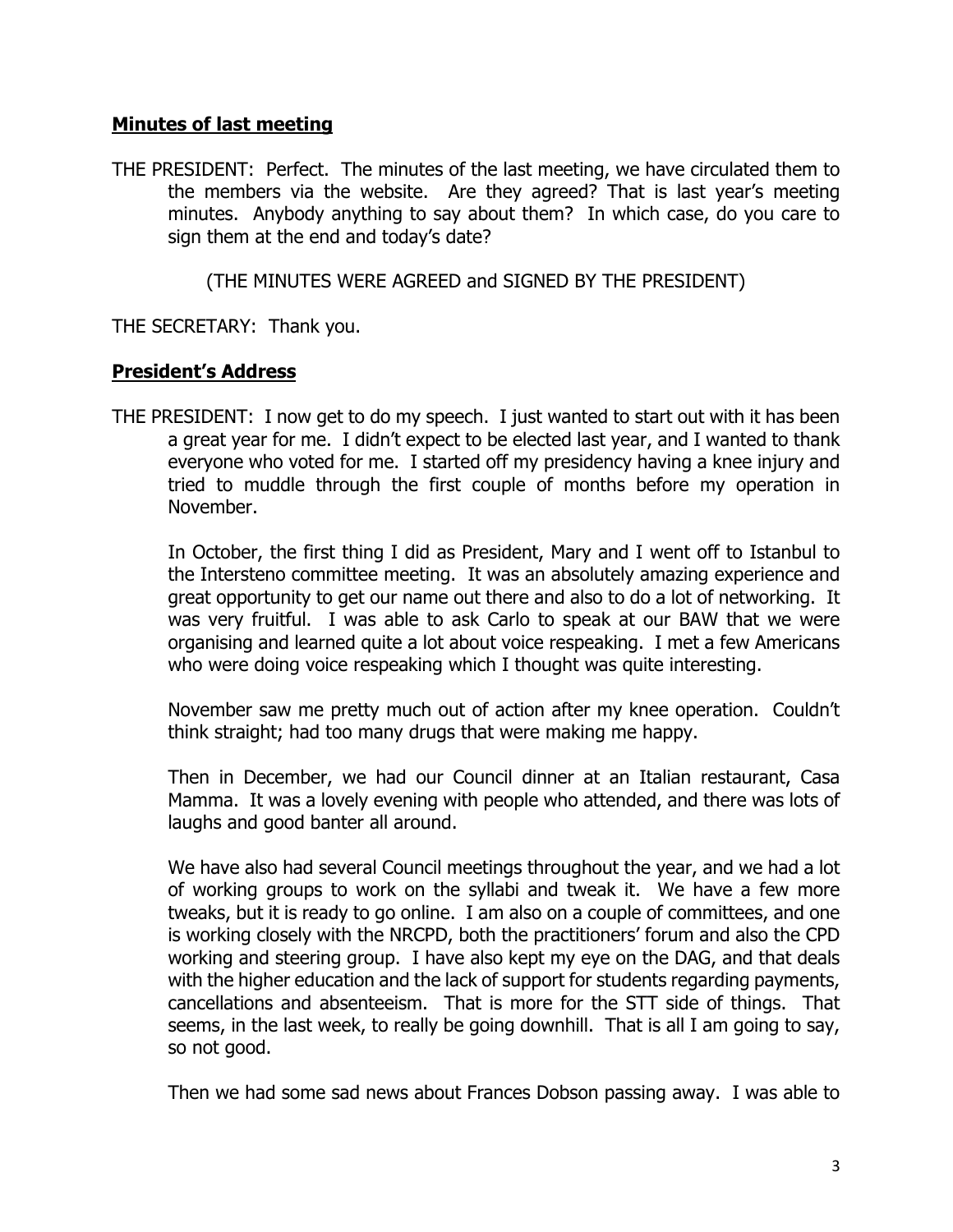attend her funeral. She had an amazing life. I never realised half of the things that she did and accomplished in her life. She was my mentor when I first came here in 1996, and I was able to shadow her at Chelmsford Crown Court and picked up a lot of good things from her. She was very helpful and knowledgeable in her profession. She always posed thought-provoking questions to Council and was challenging when needed. I found out her favourite song was the Pink Panther theme tune, which if any of you knew who Frances was, she used to be a musician before she went into court reporting. Her husband was also a musician. At the end of her funeral, the theme tune of the Pink Panther was played. It was just such a perfect send off for her. It was really, really good.

I will come on to the BAW. That was very interesting. It was a very timeconsuming affair. I am usually very good at hosting parties and thought it would be a piece of cake to do. The very first thing is we lost the venue that we originally booked. The hotel overran on their refurbishment, and I think we were a little bit behind in getting out the notices and things like that for the BAW, but I think it went off really well. We had some great feedback; some positive and negative. We have taken all of that on board to improve the next BAW in 2021. I just want to say thank you to the President's Committee that was assembled and all the help in putting together the great Awareness Week that we had.

We had our summer drinks shortly afterwards which was not very well attended. We have noted that for future drinks evenings maybe not to put it so close to a big event.

We have also appointed this year a permanent social media person for BIVR. If you wondered why the President hasn't been doing all the posts and stuff, that is because Leah continued to do it. Then after a while, we figured it was best to have one social media person putting everything on to promote us in all the different areas of social media. Leah very kindly agreed to do this, so I am very, very grateful to her. Thank you, Leah.

Speaking on social media and technology, we also have hired a new web designer called Bulldog. If you would like to look the website up, you can. It is http://bivr.bulldogweb.co.uk/. That is the temporary one. We also have a working group that's inputting and critiquing in the design process. We hope to show you in the very near future, so watch this space. I am very impressed with it so far. You guys can all look at it yourself if you want to.

The next thing is a huge congratulations to Rachel for passing her exam and now becoming a full member of BIVR. Very well done to you and for also taking the notes today. Congratulations also to Georgina and Sheryll for competing in the Intersteno speed exams in Italy straight after the BAW, and then Georgina taking her RMR and passing that from the USA exams. Yay to both of you!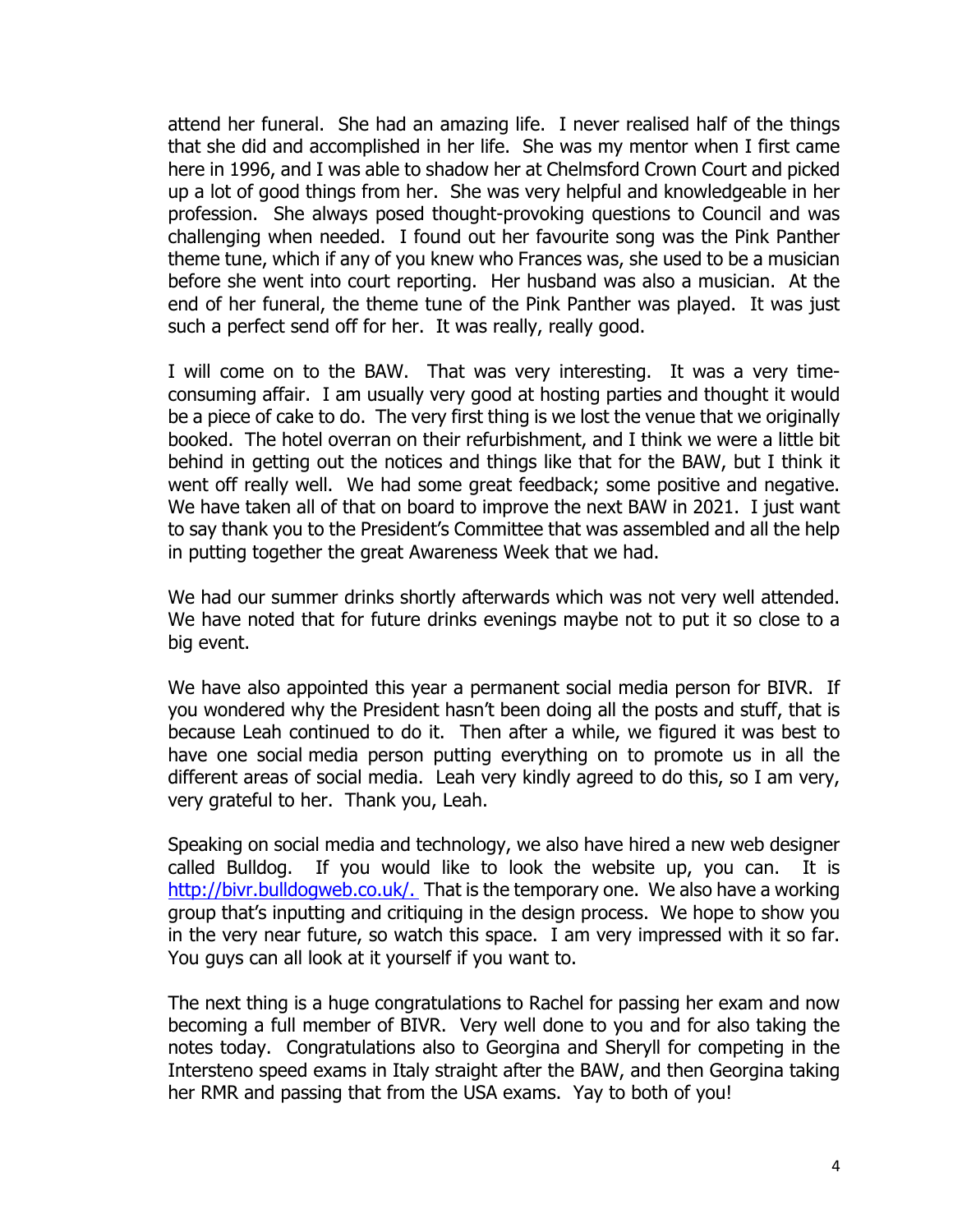One of the things that we dealt with as a committee was we had a complaint from a member about the tape transcriptions – how poor the quality was of the tape transcriptions and shuffling of papers. They gave us a whole list. We've written to Dame Macur, and we've chased her up twice so far. The last one was a recorded delivery, and we've still not received anything, so we will continue with that, and hopefully we can get somewhere with that. Apologies for it not happening as of yet.

I'm sure that I've forgotten something, and I will remember it whilst I'm having my drinks in the evening. I just wanted to say some thank-yous to people as they have been extremely helpful to me throughout this year:

All the Council members for all your great efforts throughout the year and the members who have been on the working groups for all their time and effort in helping in this great profession.

Leah, our Vice President, and Mary for all their extra help on the BAW, and to Leah for guiding me through what being a president should be. I hope that I have done well for you and for the members.

Mary, for all the extra help with all the little and big things that needed to be done and the helpful reminders for me. You were never a pain, Mary, I promise.

That is pretty much it. We have been really busy this year.

Leah and Nicola, all we are going to do is put the website up on the screen to just have a look at. Leah, obviously you know what it looks like. Nicola, if you want to just look it up, it is http://bivr.bulldogweb.co.uk.

LEAH WILLERSDORF: Just to point out, it is the developmental one, and it's being built, so nothing is final. It is work in progress still, just so you know. By all means, if people have contributions, then please put them in writing to us.

THE PRESIDENT: Natalie's question, Leah, was: Is it possible to see the changes that we have made so far?

NATALIE BRACKEN: Anything major?

ALAN BELL: You can see it is much more information.

LEAH WILLERSDORF: Not like a Track Changes thing. The biggest thing we are trying to do is the Reporter Search, so that page is worth looking at.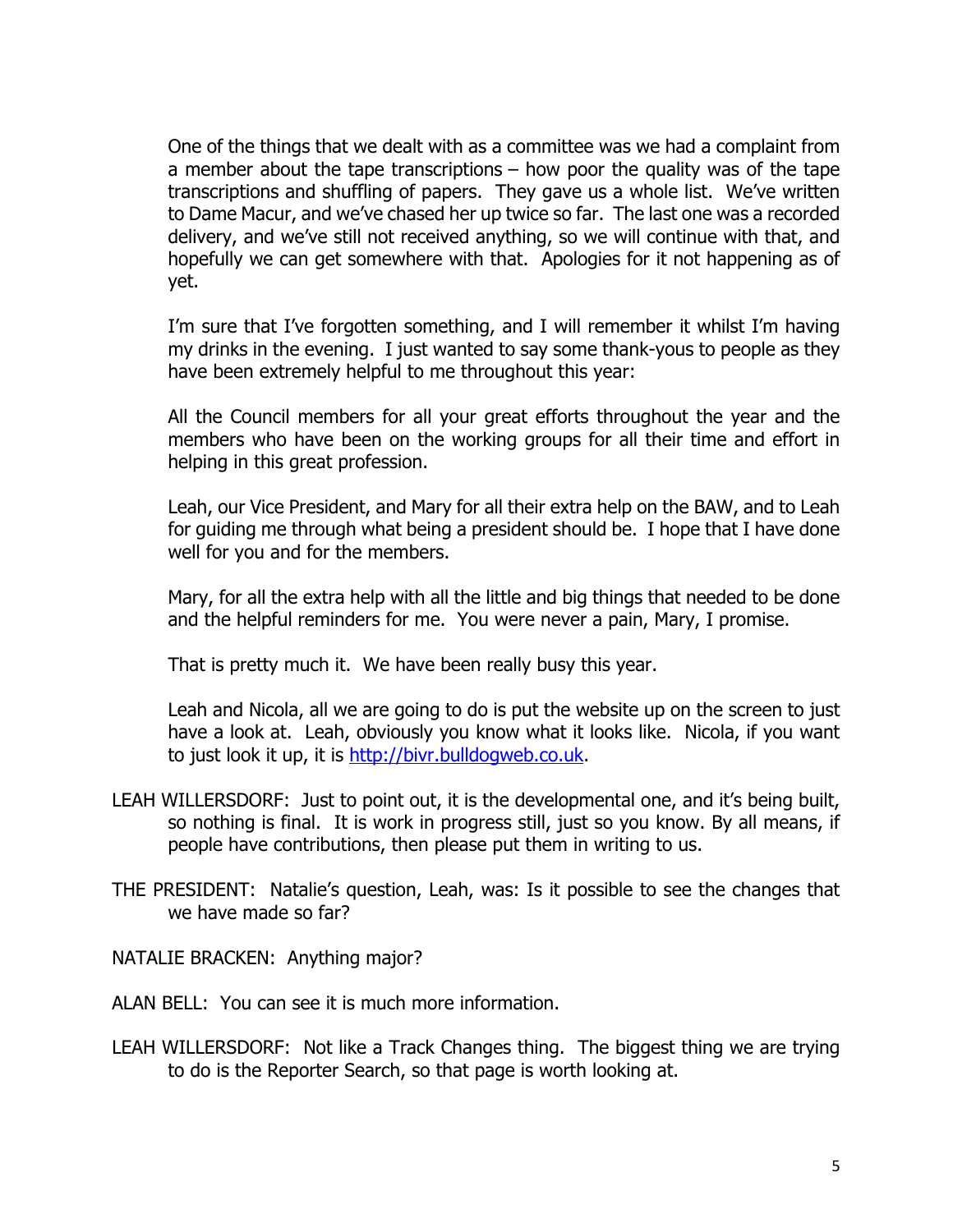One other thing is because all members aren't on social media, one thing we think will work is having blogs that people will be able to subscribe to, so that should a job come up --

- ALAN BELL: Rather than by clicking on a map, you can search for the type of work you want to find.
- LEAH WILLERSDORF: -- Mary, me, whoever, posts about it and that will automatically go out to those who subscribe to that job blog category. I hope that makes sense.
- THE PRESIDENT: I was not on the working committee for it. It was Leah who does all the social media and things. Victoria, you are on it, and also, I think, Rebekah was on the working group, so thank you very much.

This was all due to feedback from last year's AGM, why we started looking for a new website. We were having a lot of problems. Lots of issues with that, so we have now moved and got everything on it. I don't know if, Victoria, you want to add anything?

VICTORIA DAVIES: Just that it's going to be fantastic!

- LEAH WILLERSDORF: And that way, that will go out to ALL members who choose to opt in to that blog. It's not a "blog blog" per se but a type of blog.
- THE PRESIDENT: I know we also want to try to add the webinars on. We want to start doing webinars for people with CPD.
- LEAH WILLERSDORF: Members have to help us help them. We can't do it all, i.e., so if they opt in, they will get the job opportunities.
- VICTORIA DAVIES: We wanted to take out a bit of geographics and the regional thing that was on the past website. So I might be in Manchester and I wouldn't get a job that was offered in London but it might be something that I would do, but people wouldn't know.
- ALAN BELL: That has gone from the search now.

VICTORIA DAVIES: So now it's all in there. You've got to opt in.

ALAN BELL: It didn't work anyway because the name bar was covering half the country.

THE SECRETARY: They didn't actually click on the map.

NATALIE BRACKEN: On here where it has the different services, with all the different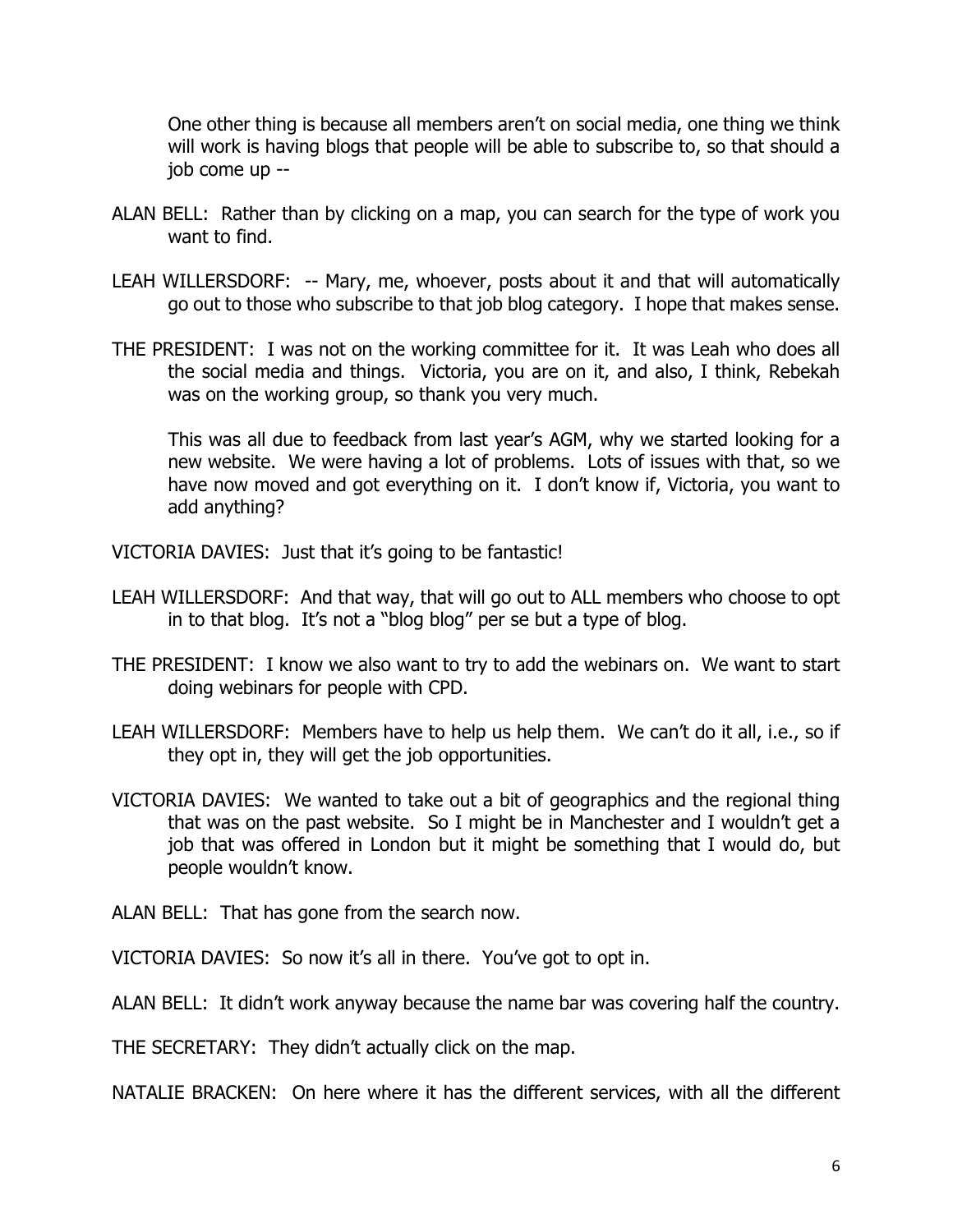services -- so say a job comes in, how are you going to know -- say because I would like to do deposition work, I can do daily transcripts, webcasting and qualified real-time reporter. How would I make sure that I got -- am I only limited to one category? How is it going to work with jobs then?

- VICTORIA DAVIES: You would subscribe to the individual blogs. You won't get a job for the tape transcription panel unless you want it, so you have to subscribe to it, so you will go on to subscribe to deposition blog, speech-to-text.
- NATALIE BRACKEN: How do I do that? When it's ready, it will be that we all have to fill it in?
- VICTORIA DAVIES: The onus is on the member, when it is ready, to say I want to be this, that, and the other.
- LEAH WILLERSDORF: You should only be listing the work which you are competent to do. For example -- and I'm not technically talking about Natalie --
- VICTORIA DAVIES: We are putting the onus on the member.
- NATALIE BRACKEN: It's got here "Services".
- LEAH WILLERSDORF: -- somebody who does STT and has only done that for 15 years and not produced a verbatim official transcript should NOT be listing themselves in Verbatim Court Reporting work.
- NATALIE BRACKEN: Is that because it's got here -- the example is "Emma Tuck, Services Offered", and then it has got "American Depositions". So where it says, "Services Offered", I would click on what I am competent to offer services in myself. That is what you are saying?

THE PRESIDENT: Yes.

- THE SECRETARY: They would be added by us into that area of work if they confirm that they're competent to do it.
- LEAH WILLERSDORF: BIVR has to have a say in that as well. Somebody who is an STT member will be listed under STT. Not Verbatim Court Reporting, unless they successfully pass that portion of the membership.
- THE PRESIDENT: It is still a work in progress. We are just at the beginning stages of getting what we want in there and the spec and everything done and working with it. We're also going to add a payment option portal for that so you can make your payments by that once we get our CPD and stuff like that up. And then also, for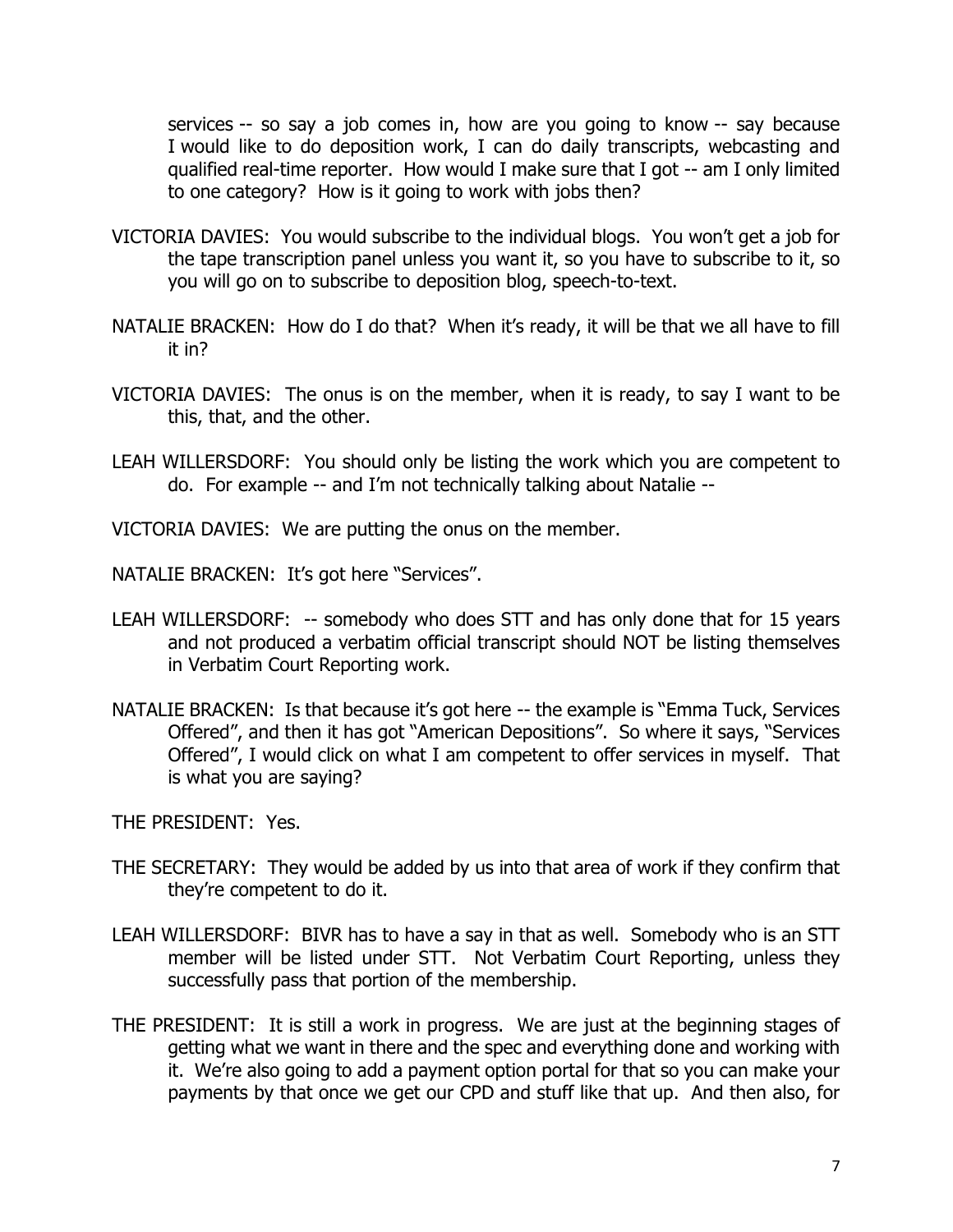me, what I have asked for on a personal thing is your yearly subscription, where you always have to make a payment -- it is not renewed -- I want it to automatically update for me personally just so I don't have to remember to do it in January. So I just want a rolling-over one.

GEORGINA FORD: Can we add a CPD tracker for each individual reporter on the website?

LEAH WILLERSDORF: I will ask.

- GEORGINA FORD: I thought I would mention it while I thought of it. I know on the NCRA website, once you have logged in to your personal page, they call it "Transcript", which is all your points and things. Something similar might be useful for people who need it.
- THE SECRETARY: I belong to NCRA with my CRI qualification and if I log in I can check where I am at with my points, which is 30 hours over three years. I can see where I am at and it has the expiry date. Of course, BIVR does not have a CPD requirement at the moment.
- VICTORIA DAVIES: One thing I would like is an advertisements kind of page. So if you have got people who are offering their service, like scopists in America, if they could advertise their services to us -- I mean, it would be closed to the public, so you would only see it if you were a member. Those kind of services. Technical hardware kind of advert-type things. Just that option. Just for the members, not a public area.
- LEAH WILLERSDORF: Would you want us to charge people to advertise their wares? I think we should.

GEORGINA FORD: Yes.

THE PRESIDENT: Yes. In agreement.

GEORGINA FORD: Maybe not charge scopists to advertise.

LEAH WILLERSDORF: Okay, I will add that to the list.

CARRYL SORENE: Assuming the scopists generally aren't under the Reporter Search.

- LEAH WILLERSDORF: I am misunderstanding, I think. Victoria is suggesting to have a place to advertise for non-members. Is that... Yes?
- VICTORIA DAVIES: Where non-members can advertise their wares to us. Whether that is hardware, editing services, proofing services, anything like that.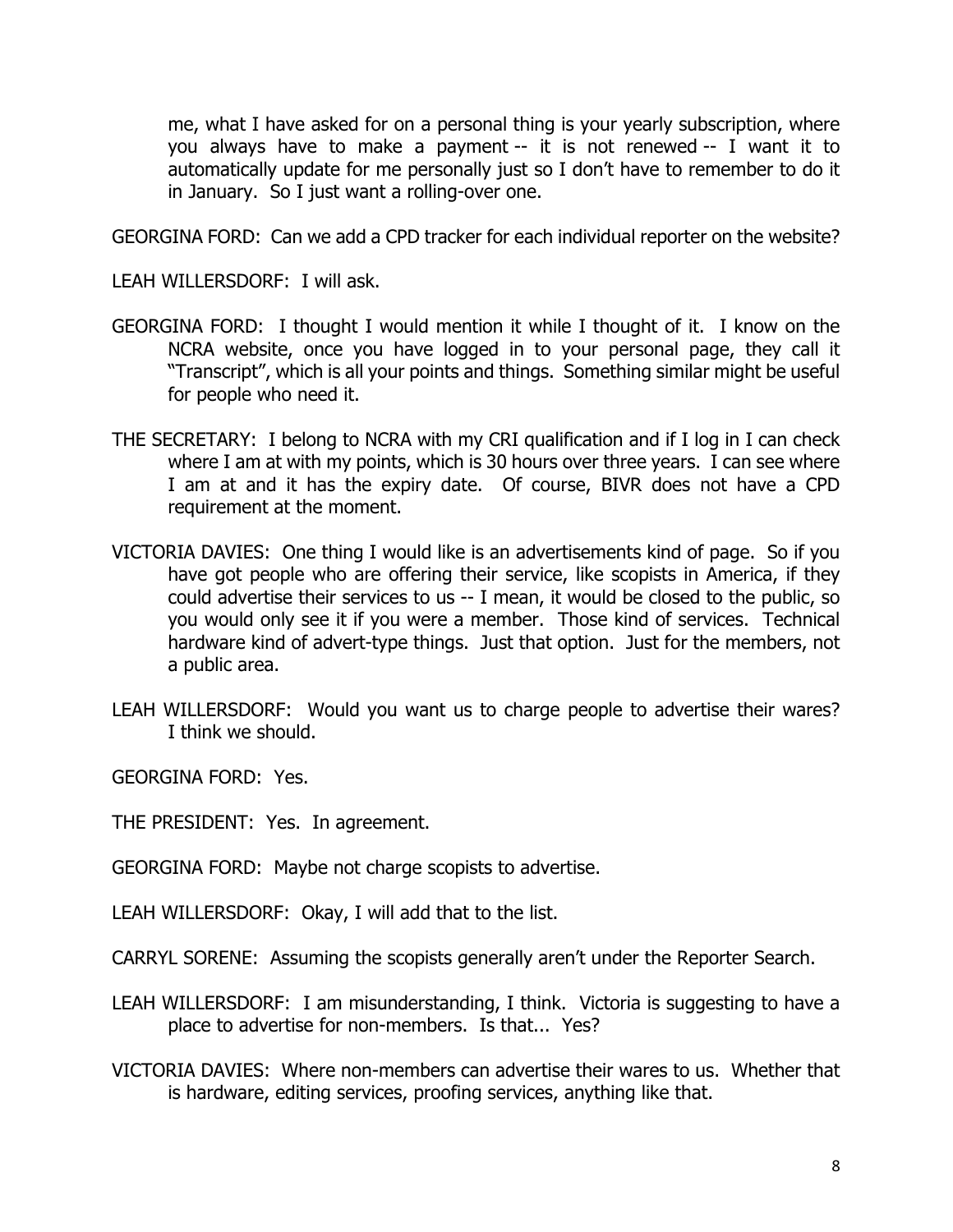- KATH SYKES: Can you recap about the blogs and saying what kind of work that you are competent to do? Just recap on that because I'm not comfortable. Saying that, for instance, the majority of my work currently is speech-to-text but I am a qualified verbatim reporter. In my opinion, I should still be able to put that in my blog if I choose to do so. I don't think that should be subject to someone else saying whether I am still competent.
- THE PRESIDENT: I think what we are saying is if you have only done speech-to-text reporting for the last 15 years, you might have, 20 years ago, been in court and done depositions and then moved to the STT side. For you to go back and still say, "I can do depositions, I can do court work," and you have not done it or produced a transcript in 15 years, what we're saying is, you should not be marking yourself as that because you have not done that, until you either refresh, shadow somebody or whatever to be able to get back into that arena. If I have explained myself correctly.
- KATH SYKES: I understand what you are saying. I disagree with it.
- GEORGINA FORD: This is more pointed towards the people from the BBC who have left who have only done captioning and want to go into something like taking a deposition where they have never done it before. I think that is more where we are coming from. Obviously, if you have not done something like a deposition for many years, you probably would want to shadow someone first, just to get back into it.
- KATH SYKES: I would do that for a deposition because I haven't done depositions, so I accept that I would need to shadow somebody. But just to go to a normal court hired by a private lawyer, I am perfectly competent at doing that, so I do feel uncomfortable.
- THE SECRETARY: We are relying on members to be not just truthful but realistic in their capabilities and not to put down every option going when, frankly, they have not done it, but, "Oh, I might like to do it one day," so they could get a job. We should be doing our due diligence.

Say somebody, not you, went off on a job and either had never done it before or had not done it for 20 years and they fall down on the job, it then reflects on us and the whole profession; so we do rely on people to be realistic in their aspirations.

KATH SYKES: I accept that, but that is not as I understood it the way it's been read out.

THE PRESIDENT: I apologise, then. Sorry.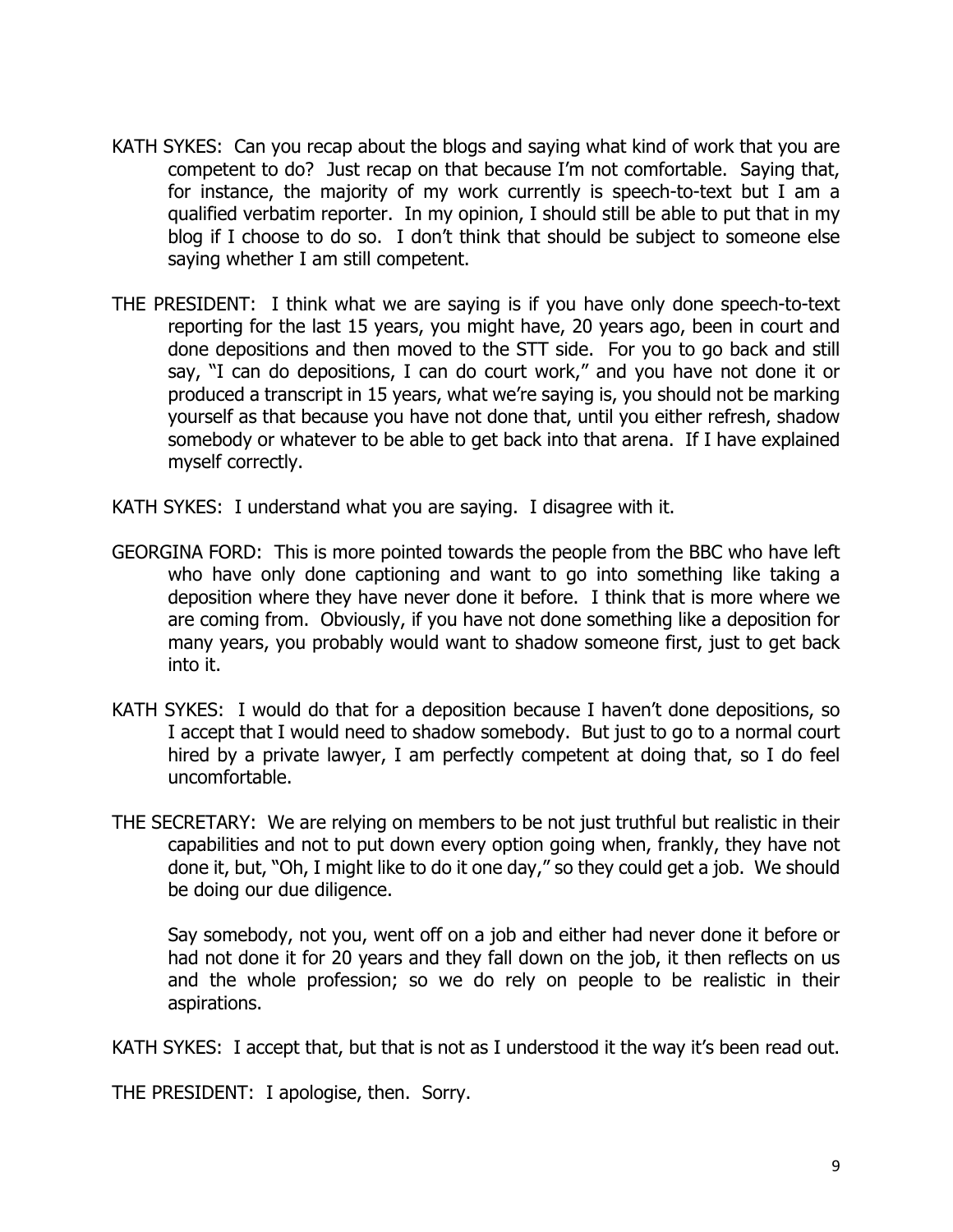KATH SYKES: It's not your fault, Nicole.

GEORGINA FORD: We will tweak the wording.

KATH SYKES: You have what has been prepared.

- LEAH WILLERSDORF: We want to protect members from going into an assignment which they know nothing about. For example, in deps, not everyone knows they have to swear in a witness, nor what the oath is, nor marking exhibits.
- ALAN BELL: Also, just things like, for instance, I worked for 20 years for Marten Walsh Cherer. It was a closed field; I was only working for them. I did lots of depositions. Jenny had this thing: we only do British spellings. Well, you don't do that now, but if somebody goes back into a deposition field and they turn out a whole transcript with no Zs in it and double Ls instead of single Ls for "travelling" and that sort of thing, they're going to be picked up on for that, so it's just knowing background procedures.
- KATH SYKES: I accept that, and I personally have never done a deposition, but UK court reporting, I am competent at doing that, and I wouldn't expect to have to jump over a hoop to be able to say I can do that.
- THE PRESIDENT: That is not what we are saying. We are saying put down what you know you are competent in. I used to sit in court and do live writing all the time. I haven't done it in 15 rears. I am confident I can go back and do the job, but I am not confident about going back and doing a transcript. I have only had to edit speech-to-text, so me having to go and put a transcript together and whatever, I just want to write on someone's back for a few days, get my shadowing in and think, "Yes, I know what I'm doing."
- VICTORIA DAVIES: To flip it on its head, it is the same as somebody who has been in court forever seeing a job that comes out: "STT conference next week". "Oh, yeah, I can do that." And then they turn up, they don't know where to sit, they don't know the terminology, basic deaf awareness, the language in that arena.
- THE PRESIDENT: It is not directed to STTs. It's vice versa. If you have only come in - what Georgina said about the BBC, to then go in to do depositions when you have not done it, you need to --
- KATH SYKES: But they would need the qualifications, surely, to say they have done it?
- VICTORIA DAVIES: But that is another thing; what is the qualification? We're accredited verbatim reporters, but at the minute there seems to be no distinction between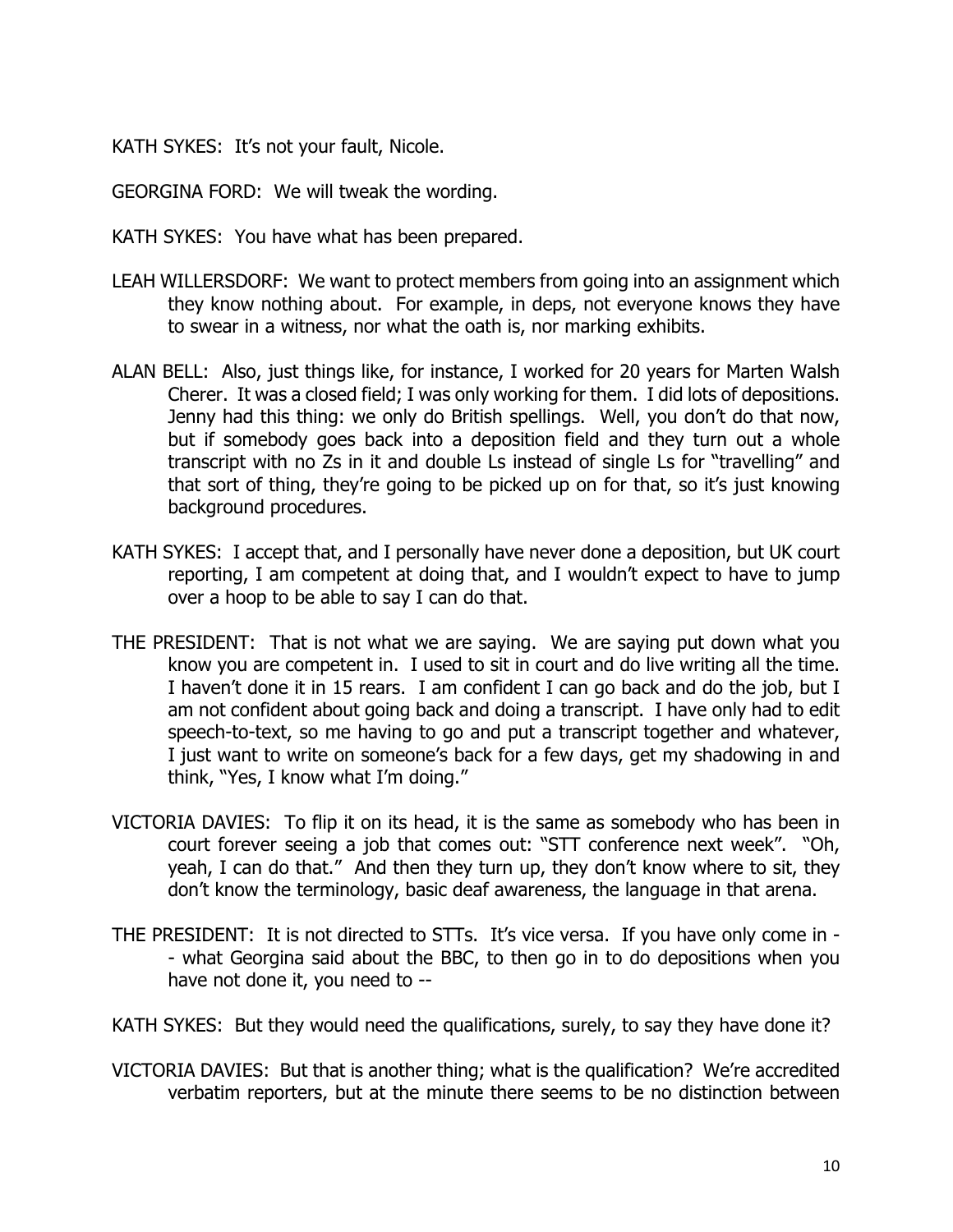just doing captioning or speech-to-text. I could turn up somewhere and say, "I'm a member of BIVR," and I am, but I might never have done that type of thing before.

NATALIE BRACKEN: I think probably the fairest way, obviously, is, from what we are all saying -- because I started to raise it about the services provided and stuff and how would it work -- I think the fairest way, and from listening to everybody, is that we all have to put our own case forward and say, "I've got my QRR. I've got this. I've done transcription for this many years," and then you then tick the boxes, I guess. I like the idea it is separated.

I have not done depositions yet, but I am interested in getting into them, but I would want to shadow and learn how to do it first. I don't want my inbox filled with things that don't relate to me. I think it is really good, but it will have to, I think, be done on a person-by-person basis.

- LEAH WILLERSDORF: Kath, it is more for those who are only STT members of BIVR, i.e., have only STT membership.
- Exactly, Victoria. Someone who has the QRR, never done STT but only court; same thing. Agreed.

There's a distinction in the Mem & Arts.

THE PRESIDENT: I think that is down to each member, Natalie. Put that in your bio on the Reporter Search. That is the "More Details" at the end of the line, I think. I do not have the development website up.

This is the very beginning. We are at baby stage-type thing. Like we said, if you want to go and look at it, anybody has things to contribute, just write to Leah, or the Secretary, and Mary can pass it on to the working group.

NICOLA DUTTON: My understanding of what you are saying is that I have to now pass a verbatim court reporting membership exam, even though I worked in court before captioning/STT and spent many years doing transcription and now cover court work. Is that right?

THE PRESIDENT: Yes.

- ALAN BELL: That is not what we are advocating at all. We are not saying that existing members should do extra exams to qualify for the different areas.
- LEAH WILLERSDORF: I think so, Nicola, yes. Mary or Nicole will confirm: Nicola is an STT member, I believe.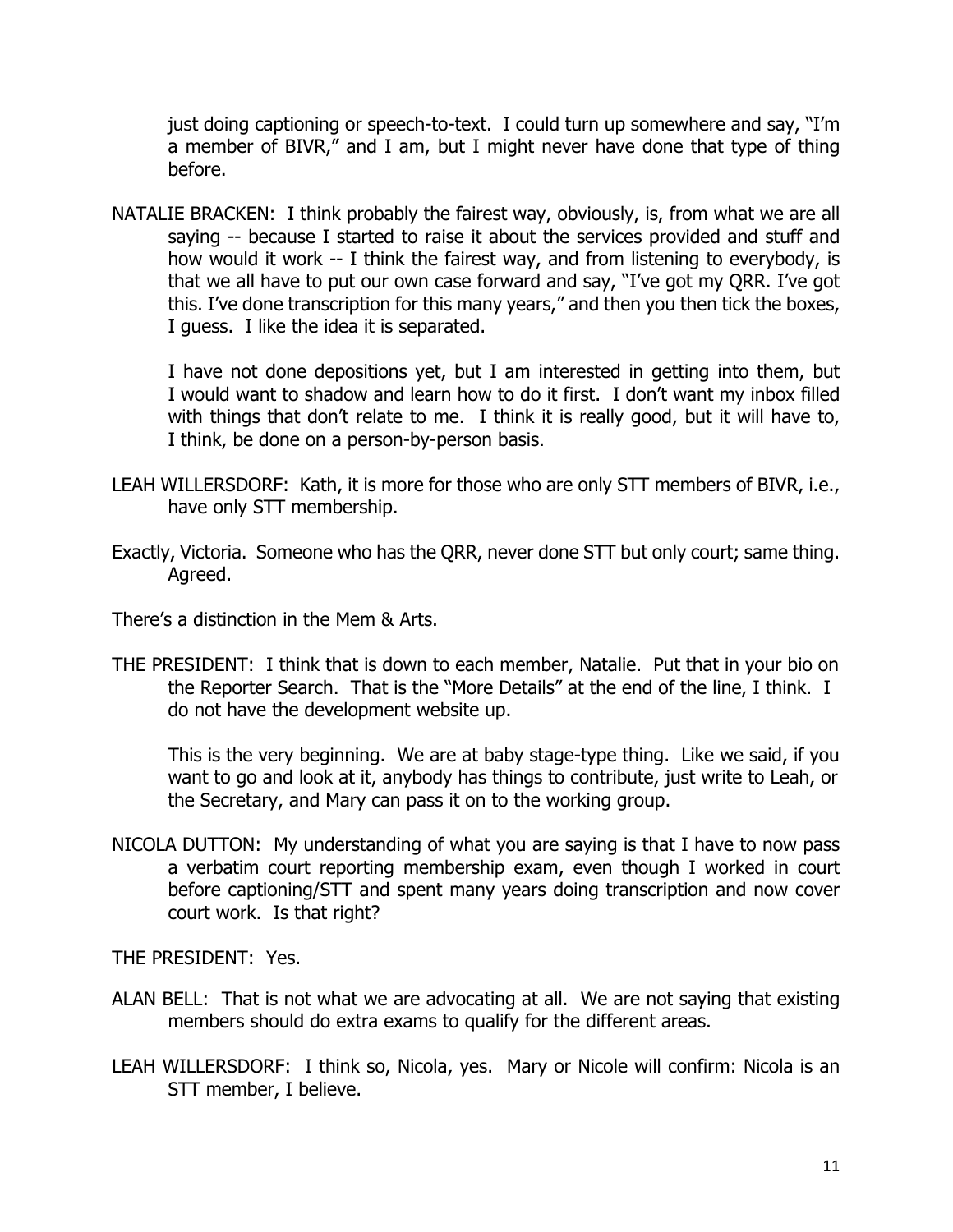- NATALIE BRACKEN: I think it is what I was saying. We have all got to put forward, like Nicola's saying, "I have done court work. I trained in 1990." We have all got to put forward what we do, and then BIVR ticks those things saying yes to whatever.
- VICTORIA DAVIES: To me, it is being sensible. The last official court reporting transcript you did might have been 15 years ago, so does that qualify -- I don't mean qualify as in a qualification, but does that mean if a job came in, they want to daily transcript for a week next week, you think, "I've done transcripts. I can do that"? You are a court reporter but are you qualified to do that particular job? It's being realistic.

THE PRESIDENT: It's not capable because you know you can do the job.

NATALIE BRACKEN: It is whether you have done it.

- THE PRESIDENT: I would not be able to produce a daily transcript right now because I have not done it in 15 years, but if I shadowed someone I would, and I probably would pick it up, like riding a bike, quite quickly to say, okay, I'm, you know...
- ALAN BELL: It is not about policing it. People should be aware of what they are up to speed on. Now, for me, I have not been in court for six years. I would still say I am in touch with how to produce a court transcript, but it is not the sort of work I am going for. It won't be too long down the line before it is ten years since I've done it, so that is how you can fall behind.
- LEAH WILLERSDORF: But in BIVR, if you are an STT member, i.e. you have done an STT membership exam, though you have worked in court, I think you can only go on the Reporter Search as STT. It is then up to the member to add in their bio they have done court reporting in the past.

NATALIE BRACKEN: So you won't receive jobs for dailies?

THE PRESIDENT: That bio links to the reporter search.

THE SECRETARY: As an STT.

THE PRESIDENT: Which is what Leah's typing.

LEAH WILLERSDORF: I don't think that would be right, in the above scenario, Natalie.

NATALIE BRACKEN: So I won't get any jobs for doing court work?

VICTORIA DAVIES: Is "court work" the wrong terminology?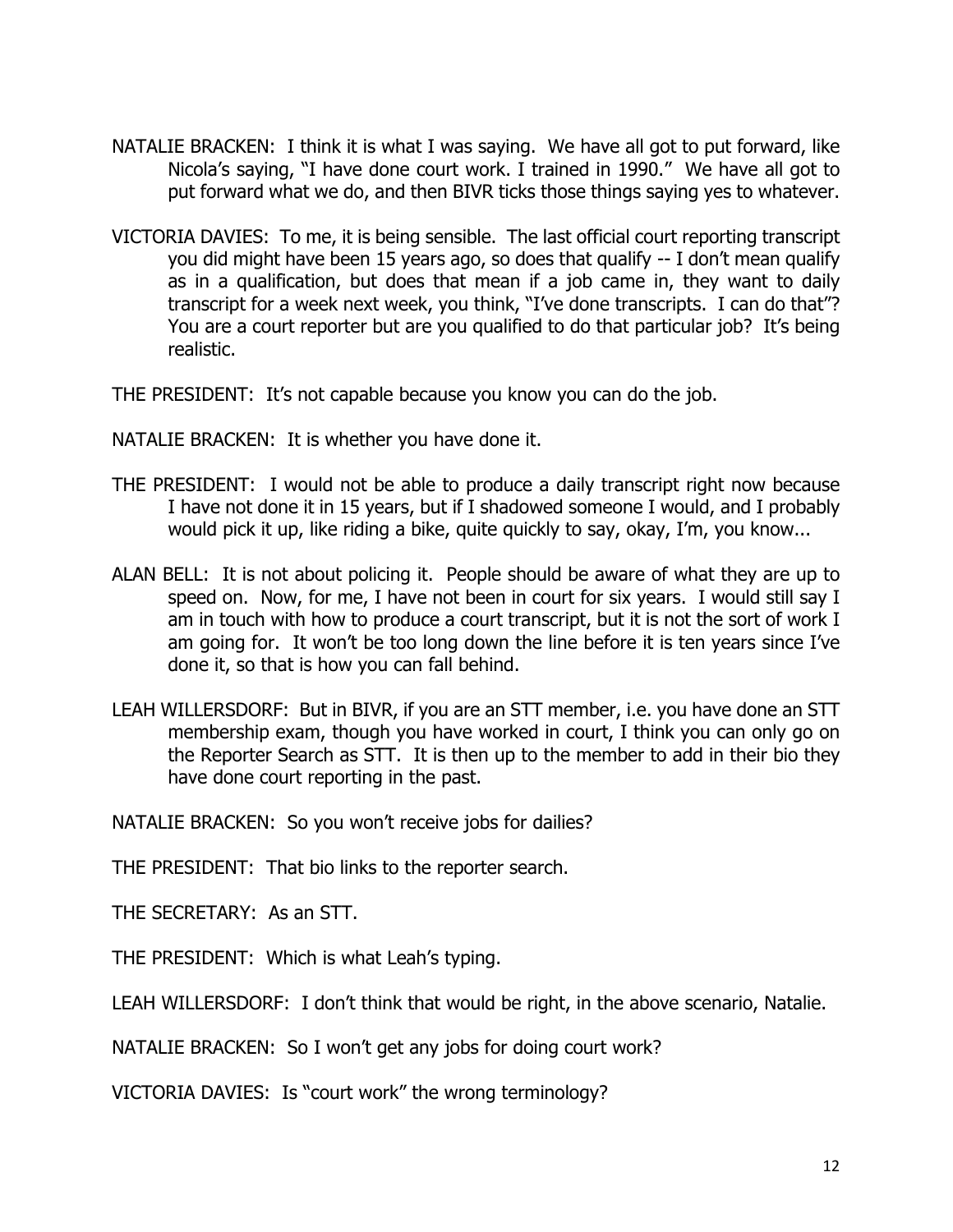THE PRESIDENT: Yes.

NATALIE BRACKEN: Is it realtime?

VICTORIA DAVIES: No. Verbatim reporting, it might be. You are not actually in a court, but you are doing verbatim reporting.

ALAN BELL: There are lots of settings.

LEAH WILLERSDORF: You are a Verbatim Court Reporter member, Natalie.

- VICTORIA DAVIES: I think it's probably less confrontational to flip it. You have got somebody in Manchester Crown Court thinks, "I am going to do STT", and they go along to that first job, they have never done it before. They can do everything on this, they can do a lovely note, but they want to know where handicapped people sit. They will sit at the back and then they won't do this and that. They have got the wrong colours. It is just being sensible and just being prepared, really, I think.
- NATALIE BRACKEN: But it just means that I won't get offers of realtime. I see there is not a services for transcription there, like digital audio transcription, but I know it is all under development. There were only four things there.
- THE PRESIDENT: This is just at the baby stage. If that is something that we could add --
- NATALIE BRACKEN: I do transcription all the time, and I do court transcription, digital court transcription.

THE PRESIDENT: That is something we can look into adding.

LEAH WILLERSDORF: But if you are a Verbatim Court Reporting member, Natalie, you will get all the jobs if you opt in.

NATALIE BRACKEN: But then I can't opt in for speech-to-text via BIVR.

THE PRESIDENT: Yes, you can.

NATALIE BRACKEN: Okay. Sorry.

THE PRESIDENT: You can be what you want to be, as long as you are competent.

KATH SYKES: It was the policing of it. When it was first raised, I got the impression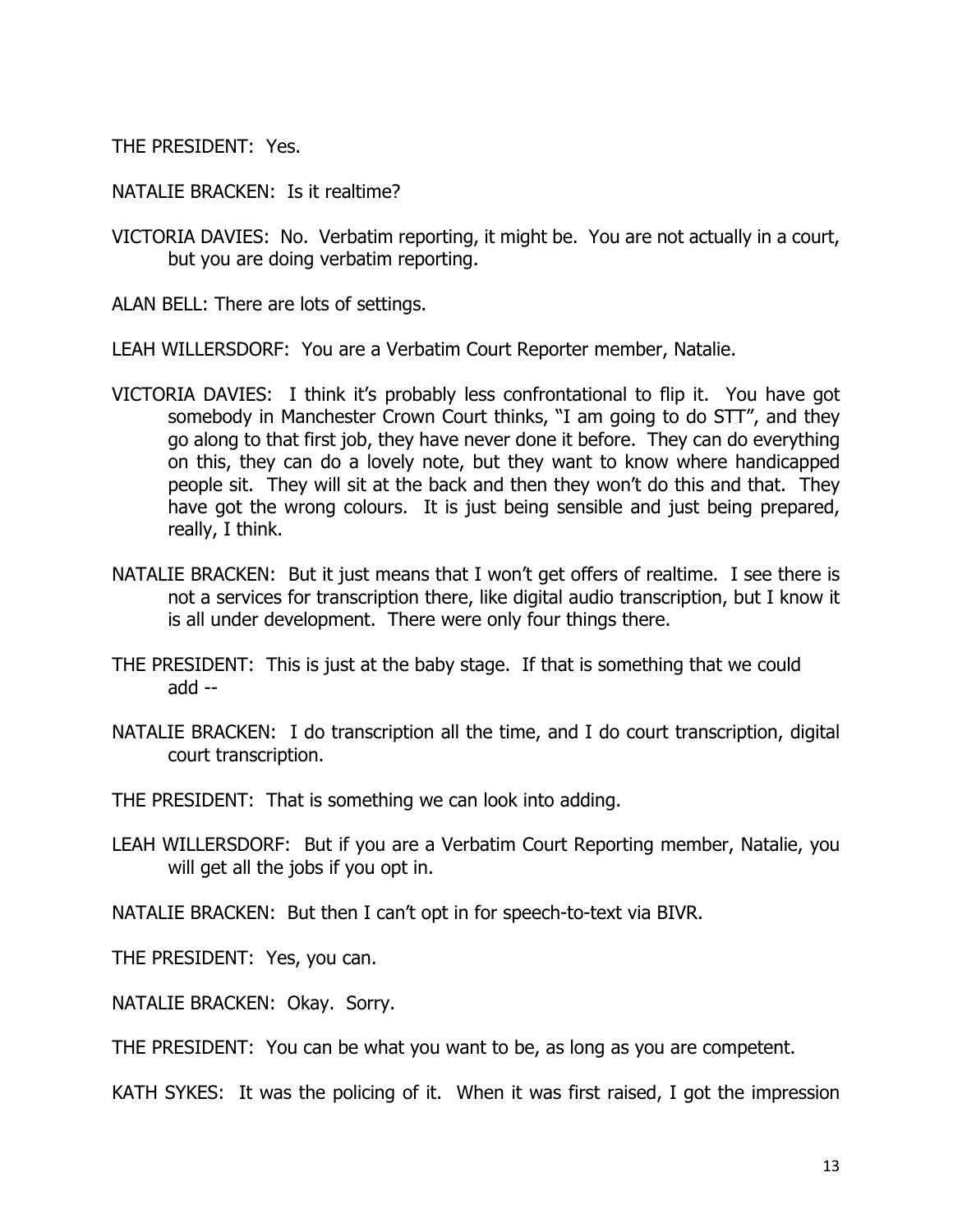because I might not have done a court transcription for the last few years, then I wouldn't be allowed to put in the blog that I could do that, and I feel I can do that, and I am qualified to do that.

GEORGINA FORD: The point is you are sort of -- I hate to use the word -- self-identified but as being able to do that. So you are taking the responsibility on yourself to say, yes, I am competent to do this. Then if we should get a complaint, say --

THE SECRETARY: I am sure we won't.

- GEORGINA FORD: I am sure we won't, but it is just you have to be able to say with confidence that you can work in that particular area. We want to have a level of protection for members.
- NATALIE BRACKEN: Because the job is coming through BIVR. I get that.
- KATH SYKES: I want the clarification on that. How is BIVR going to police it? It's the policing of it.
- LEAH WILLERSDORF: Yes, Georgina. We, as the Institute, have to abide by your category in the Mem & Arts.
- NATALIE BRACKEN: I think this conversation has come about because, when it was being explained, it said, "If you've not done court work for 15 years, you cannot do it."
- THE PRESIDENT: It is just being mindful of -- don't go in the deep end if you have not been in it for 15 years because you are only going to do you a disservice and towards BIVR as well, towards the Institute. We are kind of going around in a circle. We've done it before, but we've not done it for 15 or however many years. That's all we're saying.

LEAH WILLERSDORF: Couldn't have put it better myself, Nicole.

VICTORIA DAVIES: Cobbling together STT notes is not making a transcript.

NATALIE BRACKEN: No.

- THE PRESIDENT: No. That is all we are really saying. If you want to go do it, ask to shadow somebody before you jump in at the deep end, again if you have not done it. Yes, we know you are qualified in doing it, but if you have not done it for... You want repeat business. Do you see what I mean?
- RICHARD WARD: Just adding into the mix, if somebody has not done something for 20 years and then they go and shadow, will there be a record of that shadowing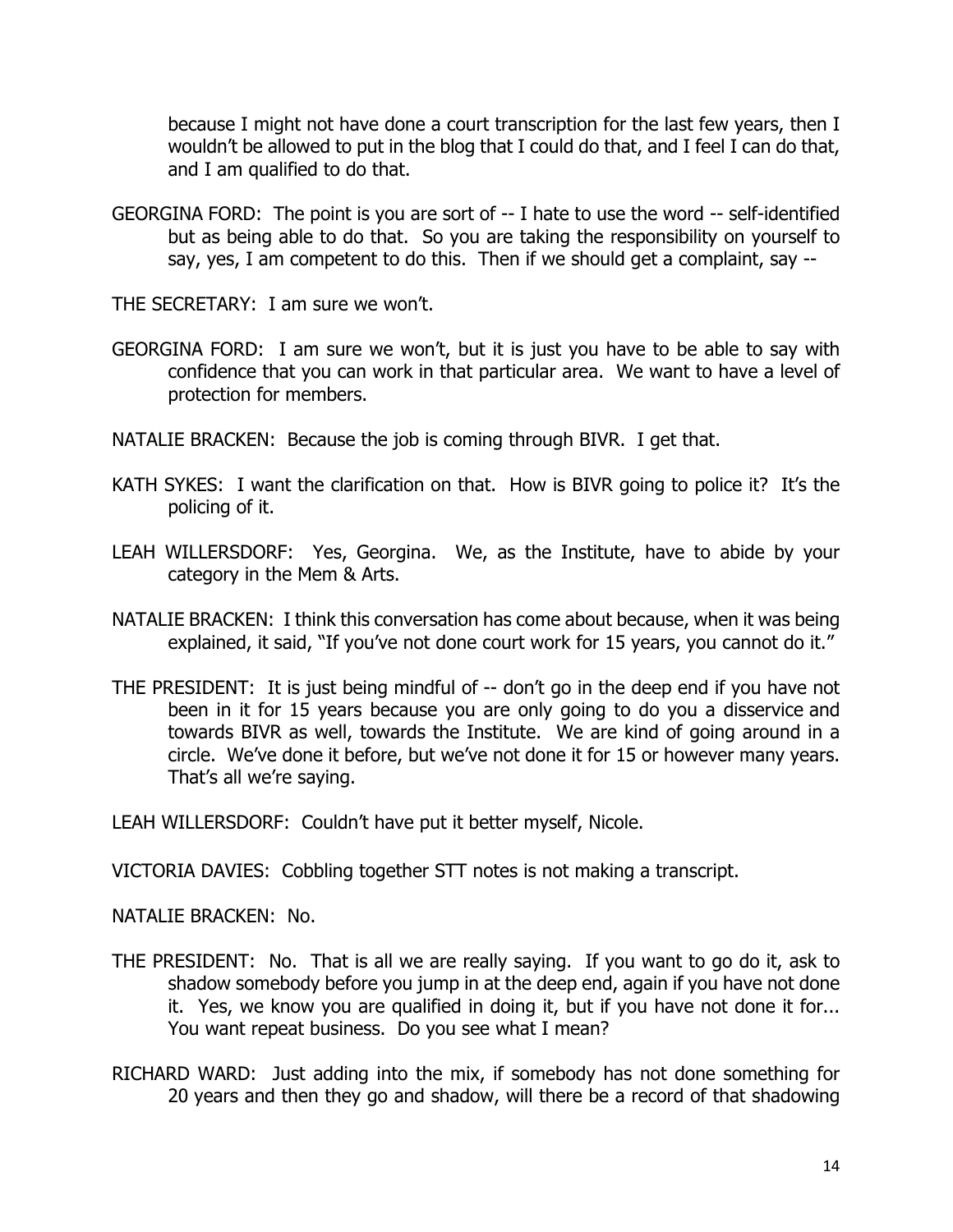to then –

THE PRESIDENT: That's for your CPD, for you to put down.

RICHARD WARD: That will add to the policing from you guys.

GEORGINA FORD: I am not liking the term "policing".

ALAN BELL: I'm sorry. I came up with that because I thought it was saying the opposite.

VICTORIA DAVIES: Richard, if you shadowed for a week and then your first job was the job from hell and something happened, and they came to BIVR and said, "We got Richard through you, and this happened and that happened," we could say, "Richard, what happened?" You could say, "I did my shadowing, but on this day, X, Y and Z happened." So you have covered your bases, and BIVR can come back with an answer to say why; "Well, he was competent. He knew what he was doing. It's just that your witness couldn't speak straight words," etc.

THE PRESIDENT: It happens.

ALAN BELL: You do get those jobs from hell. I did a deposition like that recently. It was financial services. They were reading out lots of transcripts from online chatrooms where the traders had been involved. The witness in this deposition had agreed with his attorneys that he would be pleading the Fifth. So he read the whole wording of that out on his first answer, but they had agreed beforehand that every answer thereafter where he didn't want to answer, he would just say "Fifth". So because the questioning attorneys knew that, they were reading their questions from a script. I was like, what the hell?

And it was realtime, and they could see I wasn't anywhere near getting it, but I knew there was no point trying to stop them. They were in the flow. That is the kind of day you can be faced with. And if that was your first deposition after a break, you would feel like jumping out the window.

NATALIE BRACKEN: I think it more applies to depositions, I'd say.

- LEAH WILLERSDORF: That will also go on the website, Victoria. There will be a section of, for example, a "Court Transcript v STTR Transcript"; an "Editor v Scopist", just questions like that.
- CARRYL SORENE: Were editors or scopists going to be included on that, or anywhere? It would be reporters looking for them.

ALAN BELL: I think we should have a "Find a Scopist" as well.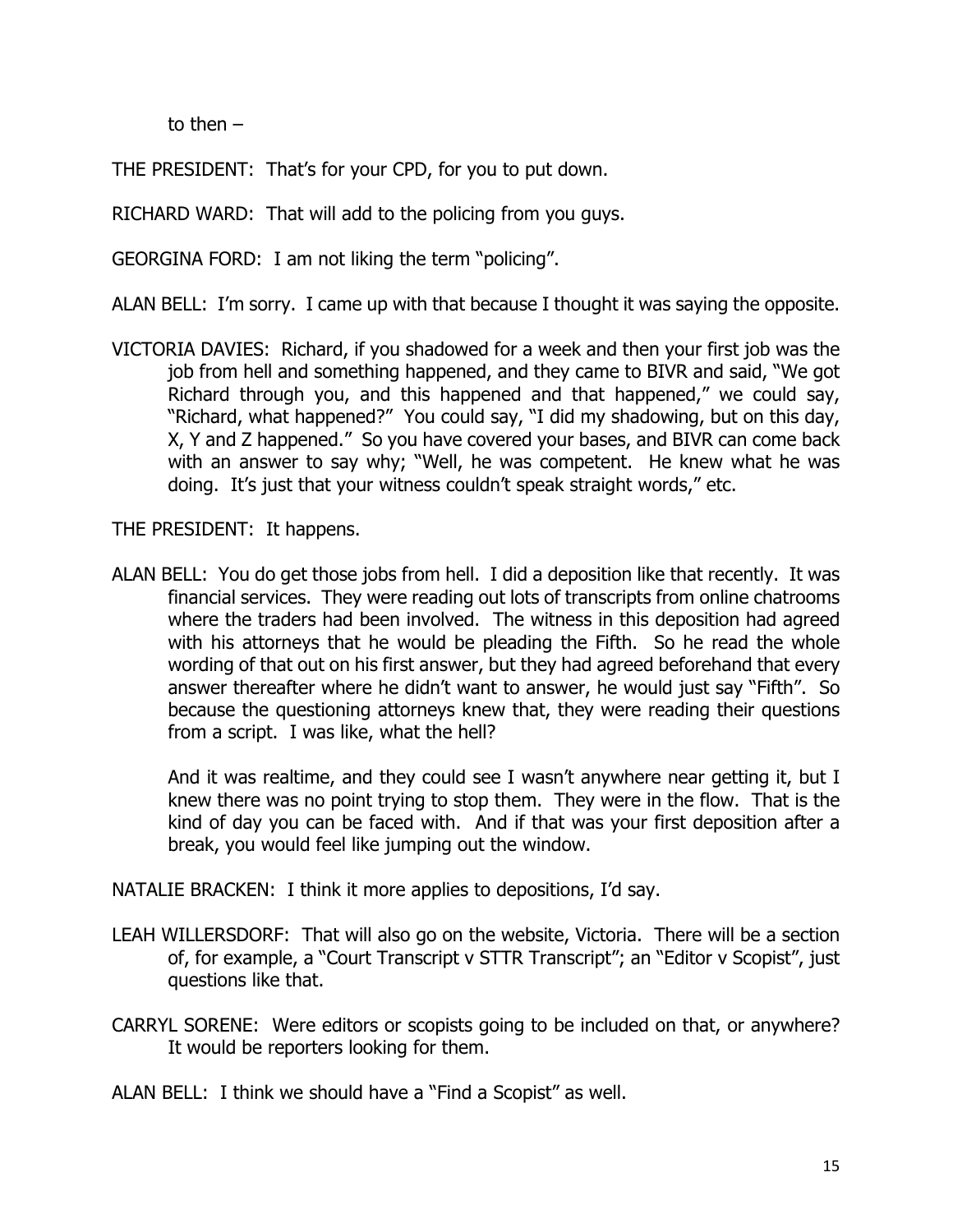- THE SECRETARY: I think we are supposed to be. I think we are going to have every category of membership.
- LEAH WILLERSDORF: For all categories, there will be search pages.
- NATALIE BRACKEN: What about pen writers?
- LEAH WILLERESDORF: Transcribers, editors/scopists, everything.
- THE SECRETARY: If I was still reporting as a pen writer, because I am a pen writer member on BIVR then I would be under the Verbatim Reporter.
- LEAH WILLEERSDORF: We are inclusive, after all.
- ALAN BELL: But not realtime.
- THE SECRETARY: But obviously I never was realtime, even when I did the machine.
- GEORGINA FORD: So a pen writer wouldn't opt in to the realtime blog, but they can log into the other ones.
- THE SECRETARY: Kath, I believe you are a member on what used to be called CAT, and so you would be on the Verbatim Reporter one. You are also qualified on STT because you are a member of NRCPD, so we can't exclude you, obviously, from either of those.
- THE PRESIDENT: Can I move this on because it is 3 o'clock. Any more questions about anything?
- NATALIE BRACKEN: Do you not want to stand any more, I take it then? Because you aren't on the list. Before we get to voting, or anything, is it that you don't want to?
- THE PRESIDENT: For personal reasons, I can't. Sorry. I have loved it. Like I said, I've absolutely loved it, but --

NATALIE BRACKEN: I just thought because we did extend Leah's term.

THE SECRETARY: By Special Resolution.

THE PRESIDENT: You have to do a Special Resolution, and you can't do it. That would go out. Natalie wanted to ask a question, why I wasn't standing again for next year as President.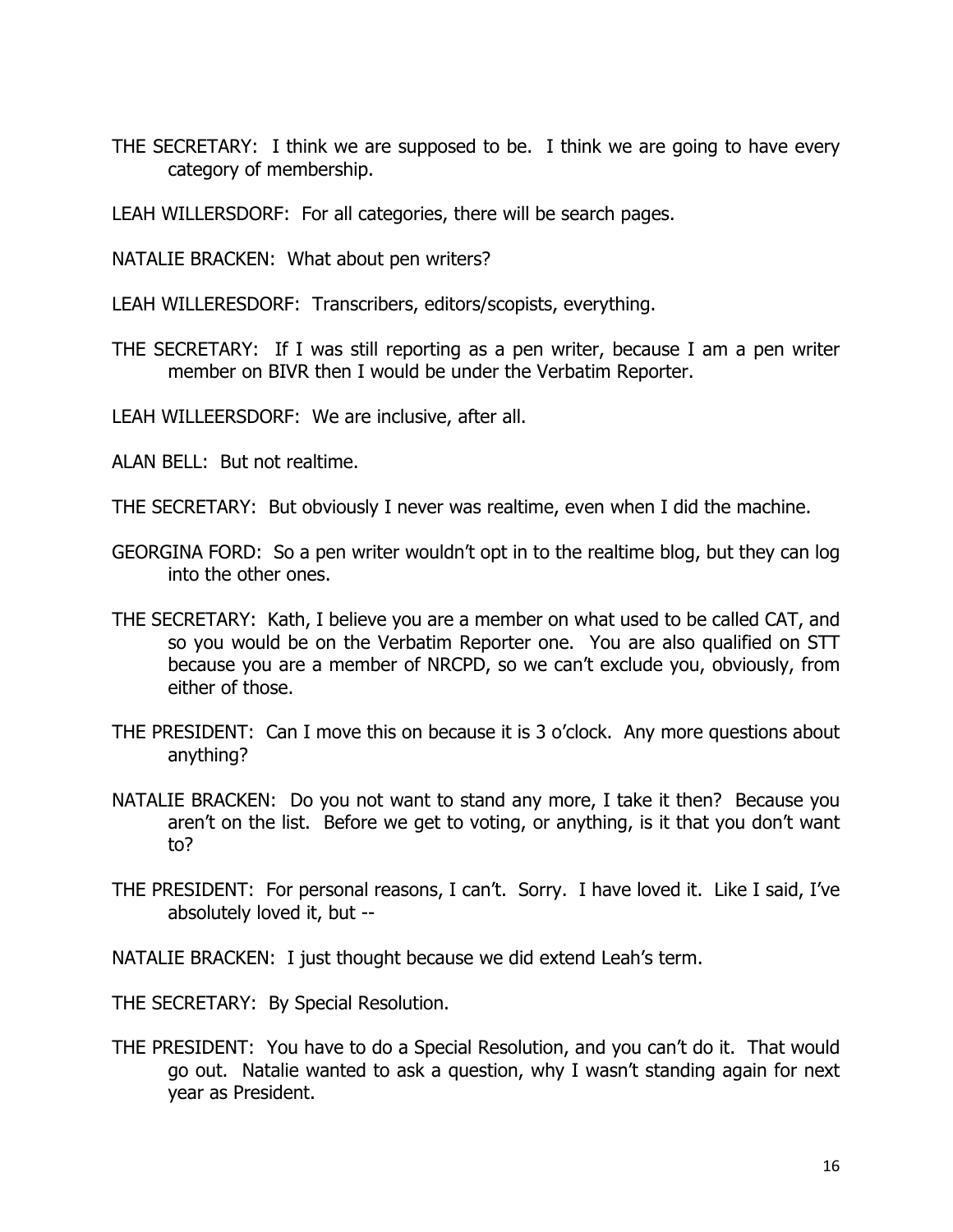NATALIE BRACKEN: Not why, but...

THE PRESIDENT: How come I'm not.

NATALIE BRACKEN: Yes.

THE SECRETARY: We have just gone back to the regular rules.

THE PRESIDENT: Anything else anybody wants to say? Questions that you have for us?

VICTORIA DAVIES: About the website?

THE PRESIDENT: Anything.

VICTORIA DAVIES: Was that the end of the AGM?

THE PRESIDENT: No. We are not close!

THE SECRETARY: It is questions on the President's speech.

THE PRESIDENT: Yes, on my President's speech, because I have forgotten one thing.

- NATALIE BRACKEN: Just about where you said about there was a complaint about transcription and with papers and all that kind of thing. I do a lot of transcription work. I have issues with channels. You have to keep swapping channels.
- Are you also targeting the transcription companies, rather than the people that are when you said you had written to that lady, Dame somebody --
- THE PRESIDENT: It is the court we were concerned with when they were divvying out the work.
- ALAN BELL: She is the one who is in charge of making sure that it is recording properly, if you like.
- THE PRESIDENT: She is the top-notch, is why we went to her because everything would filter down. She filters it, so we needed to go to the top, and that is where we went, to the top.
- THE SECRETARY: It is the Ministry of Justice who puts all this in place, and if they don't put the proper logs in place or if they don't have all the proper procedures, then whatever agencies they are dishing the work out to, they are just getting what they are being given by the MoJ. So we have gone to the top and she has not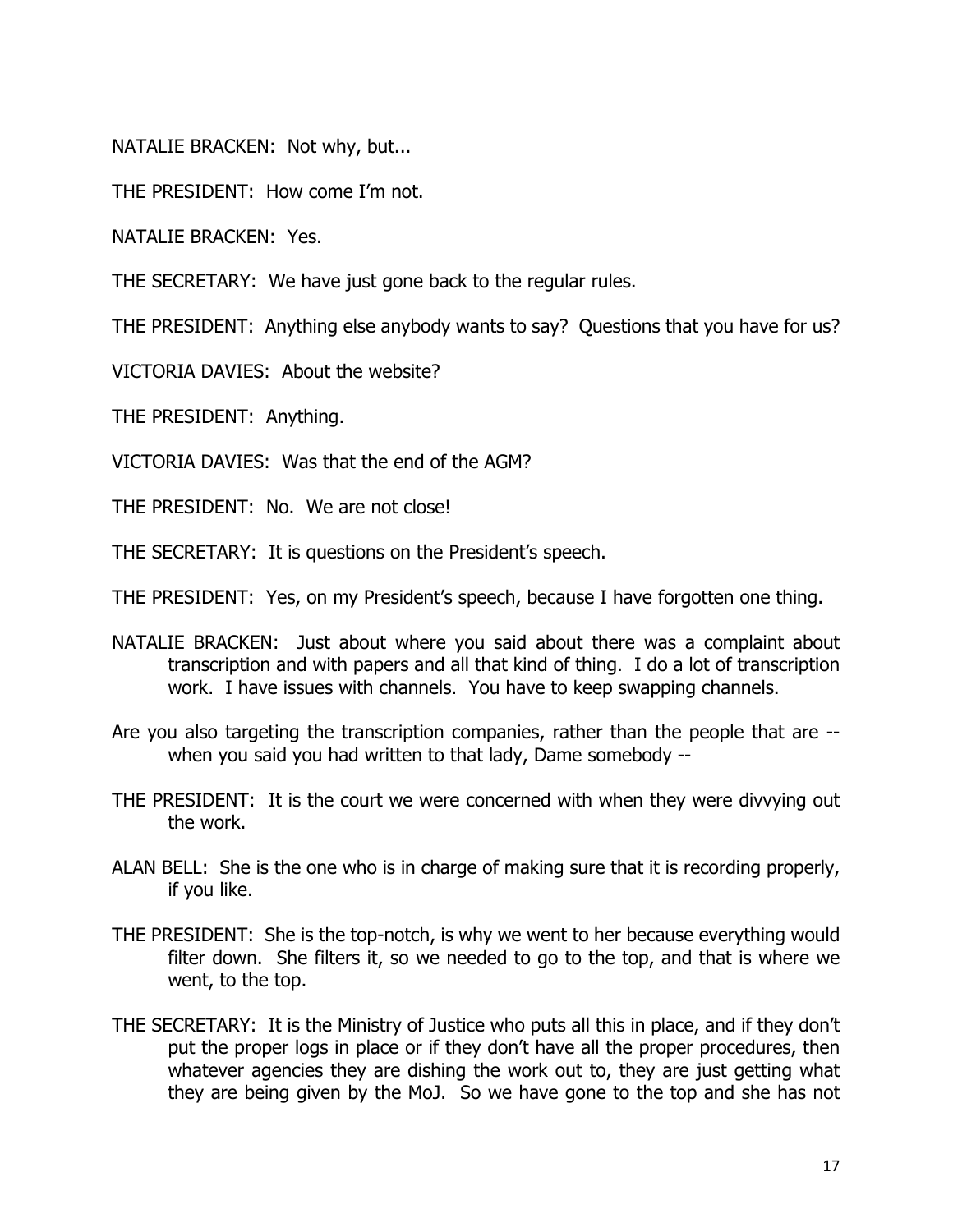answered.

- NATALIE BRACKEN: Would it have a bit more sway if you could approach the top five, or whatever you would call them?
- ALAN BELL: It is a fair point.
- NATALIE BRACKEN: I am constantly complaining.
- ALAN BELL: Then go back on that.
- THE SECRETARY: We can try that avenue next with the next President.
- NATALIE BRACKEN: That's my questions finished.
- VICTORIA DAVIES: Just about the mention of the NCRA. I think we should congratulate Leah and Georgina for presenting at the annual conference this year. We are such a small body and to have two speakers at a prestigious event like that, I think it is fantastic. It is great representation for British reporting.
- And also congratulate Georgina on the RMR because if you have heard some of that dictation, it is absolutely brutal.

GEORGINA FORD: I do have some if anybody wants to listen.

VICTORIA DAVIES: To do that, it's just hats off.

LEAH WILLERSDORF: Thanks, Victoria.

THE PRESIDENT: There is one other thing that I have forgotten.

LEAH WILLERSDORF: Clap for Georgina.

- THE PRESIDENT: There was one thing I did forget to mention. It was the Betty Willett Award that we have started. We had a few nominations and Council felt that it had not gone above and beyond what we normally do and, therefore, we have decided, as Council, not to award one this year.
- VICTORIA DAVIES: Does the qualification for the award need re-looking at? Because I nominated somebody this year, and if they don't meet the mustard for that after their history, I am wondering, looking around -- not particularly just in this room, but association-wide I am wondering who will meet that in the future. At the minute, I can only think of two people who I think have gone above and beyond.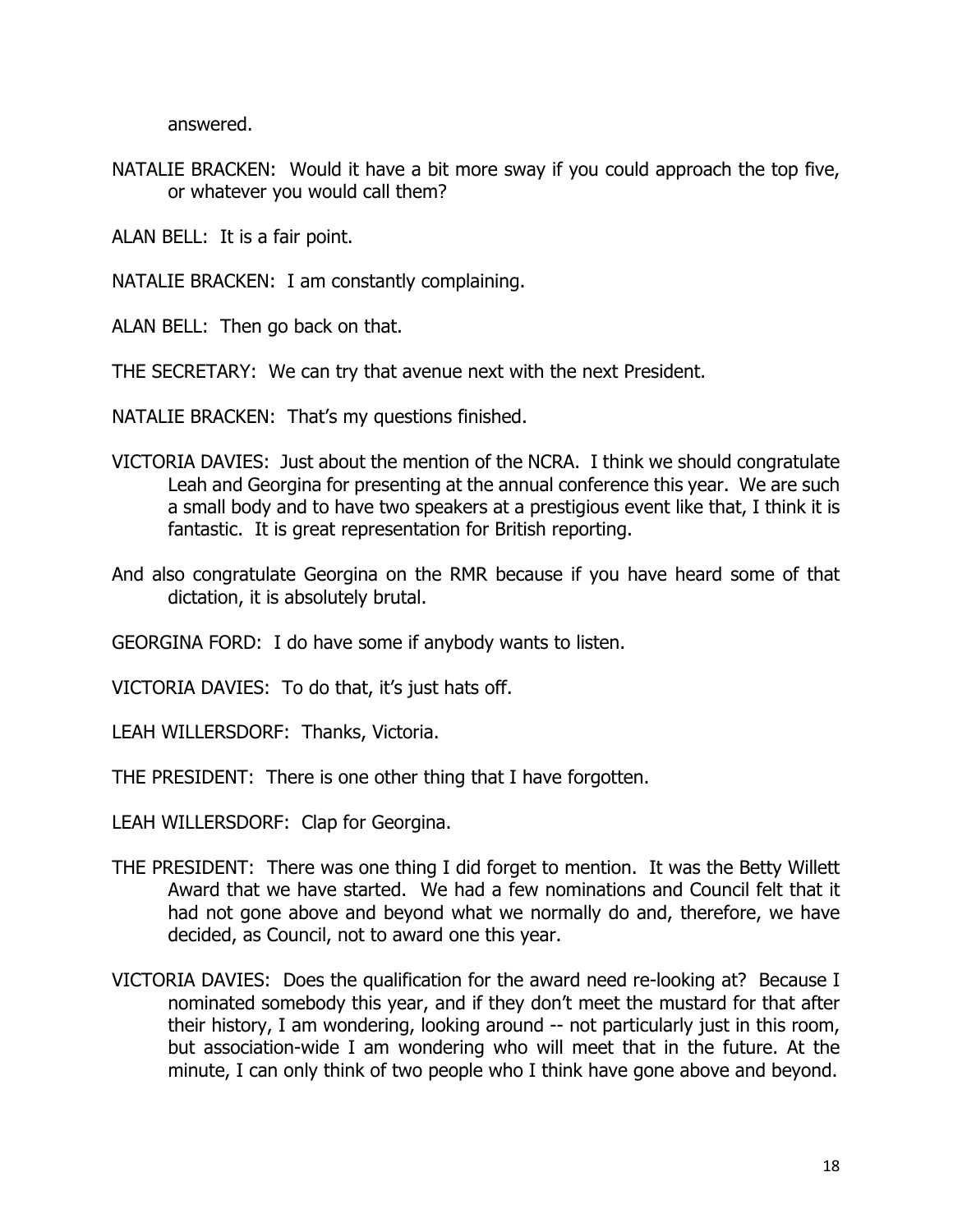- I am not sure whether we are going to do Claire, person X, person Y, maybe one other, and then it will just be a dead duck if we have set the scope that high.
- THE PRESIDENT: We can, at the next Council meeting, have a discussion to say and discuss that and see.
- JULIE WHITAKER: Does it have to be annual? Can it be periodical and have it when somebody does something outstanding?
- GEORGINA FORD: I think that is what we were looking at.
- JULIE WHITAKER: We feel like we are forced to just nominate someone.
- GEORGINA FORD: This year, we have looked at who had been nominated and the sort of things that had happened during the year, and we did not feel anything was special enough to maybe top what had happened with Claire getting it before. Obviously, Betty was the very, very first sort of recipient. Maybe we do need to look at it again, but I don't think we have to do it every single year. Maybe if we have just one person being nominated, that is a pretty good indication, even if there had not been anything particular in that year but it was throughout a period of time.
- THE PRESIDENT: Also, don't forget you cannot vote for Council members and Council members cannot nominate. It is only for the wider membership.
- KATH SYKES: Can you nominate a Council member?
- THE PRESIDENT: No. Council members cannot be nominated.
- NATALIE BRACKEN: And that is not fair, especially if you've done a lot of work in a particular area.
- GEORGINA FORD: That is the point of being on Council. So you are on Council to do that, but it is a way of members who aren't on Council to sort of recognise each other.
- VICTORIA DAVIES: To me, if you want to keep it live and current and a long-term award, I am not sure whether there is a group that will look at what has happened in the year and maybe put a short list together, three people. Just like in every other kind of awards thing where people vote on, do you want A, B, or C to win this year.
	- Either that, or it's just going to die out, I think.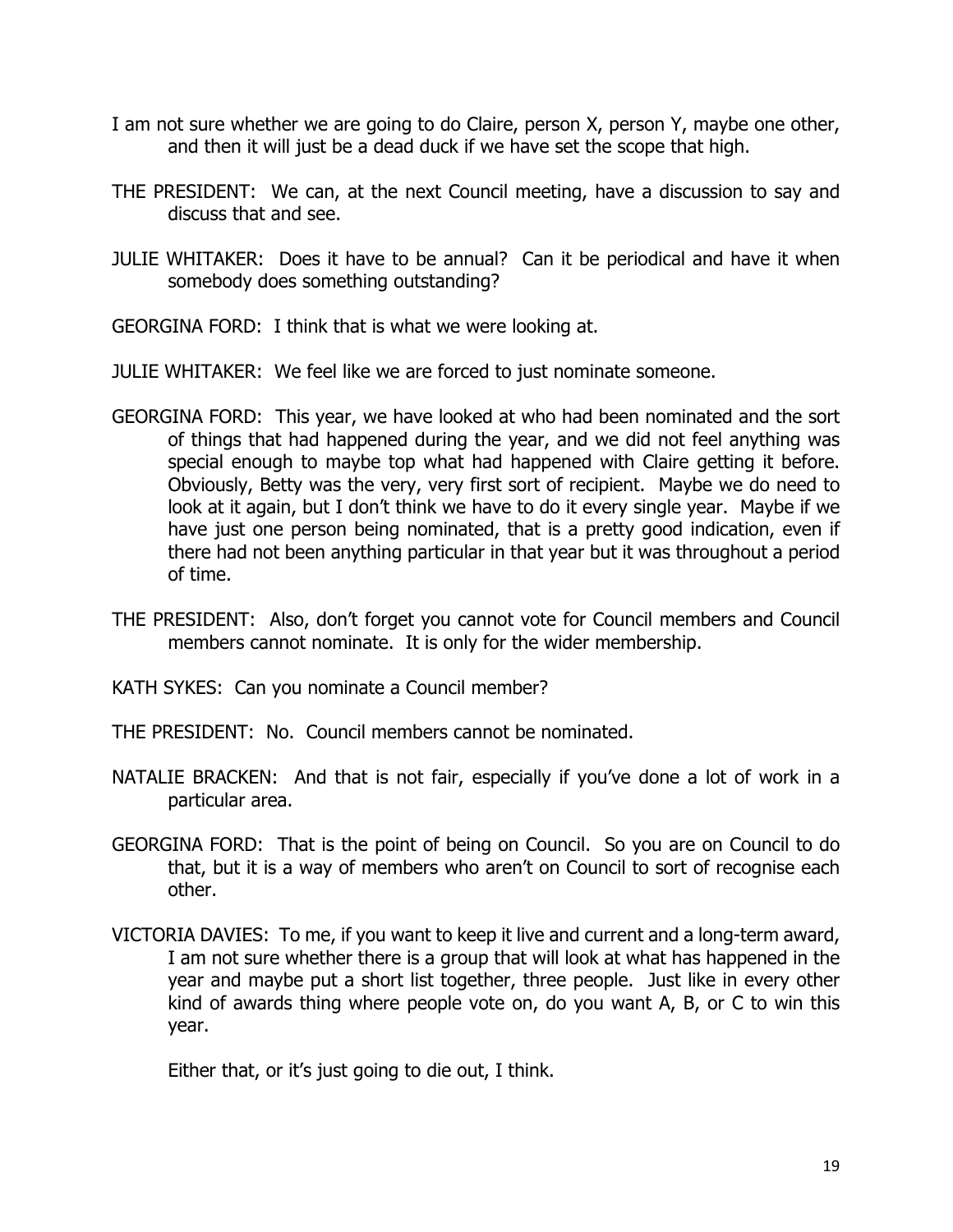- NATALIE BRACKEN: Can you not have more than one person in a year? Say two people were amazing.
- THE PRESIDENT: I do like the idea. If people nominate, we will discuss about opening it up to the members to vote for them.
- VICTORIA DAVIES: No, I didn't mean that. Maybe if Council or there's a committee that will have a broader view and think, A, B, and C have been particularly whatever this year, and then you put it out to the members.
- THE PRESIDENT: Okay. You are asking for Council to nominate three people?

VICTORIA DAVIES: Not necessarily Council but a group.

- NATALIE BRACKEN: A nominations committee.
- VICTORIA DAVIES: And they can see what has been happening and have a discussion and think, these are three people this year, and put it out to members to choose from those three.
- GEORGINA FORD: Or maybe even you could look at awarding it to, say, a team of people who have been working on a particular conference, say, that was particularly outstanding or very difficult or got a lot of coverage for BIVR, say, and actually award it to an events team, so then it can go to more than one person in a year.
- LEAH WILLERSDORF: We can take noms every year if there is one, or are any, and give it due consideration.

So are you saying, Victoria, Council looks at what's been done in the year, and Council makes a shortlist and then puts it to the Membership?

- VICTORIA DAVIES: Yes, but I am not even saying Council. I'm just thinking now Georgina and Leah represented us at the NCRA, which I think is a massive thing to have their own slot, but because they are on Council, they can't be nominated. But what they did wasn't part of Council duties or their BIVR duties. It is the nuances like that where you are a Council member and you can't be nominated, but you might do something like that which surely deserves some kind of recognition.
- LEAH WILLERSDORF: I don't think a team award is a way forward, but I think it's something Council can discuss. But when we put in the Bugle to ask people to contact us, PLEEEEEEEEASE contact us!!!

VICTORIA DAVIES: I did do.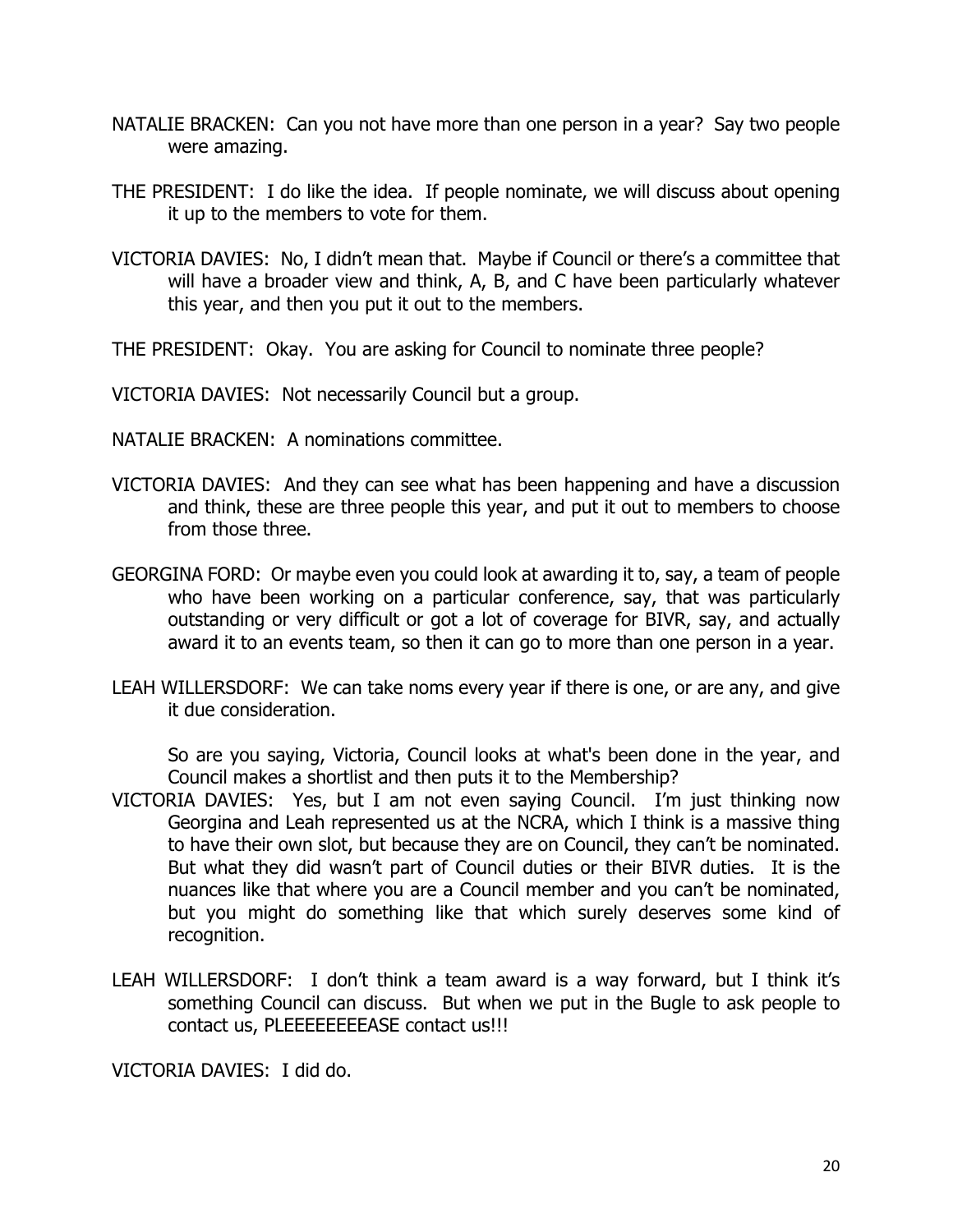THE PRESIDENT: But very few did. That's the problem.

NATALIE BRACKEN: How many did?

- THE PRESIDENT: Two. You can send it out so many times. It was in the Bugle reminder. We can, as Council, only do as much as we can do. When we ask for things, or whatever, and we get no replies, there is --
- NATALIE BRACKEN: Why I didn't nominate anybody was because I don't know really know what everybody's been doing or what they have achieved, particularly. I know, obviously, with Georgina and Leah because you are on Council.
- Maybe it is something to have on the website that, during the year, I say I worked with Victoria and she was amazing. What do they call it?

THE PRESIDENT: Accolades.

- ALAN BELL: If you think that somebody's working really well, that might be a good thing to get in touch with Mary and say, "This might be a good thing for the next Bugle."
- THE PRESIDENT: Email us and say, you know, "Victoria's done brilliantly." If anybody feels that and you think she's done brilliant, just type an email saying a nomination. That is what it's all about. It is not for you to wait right before the AGM for it to happen. If you are there in the moment and think, wow, this was really hard, this person has just done outstanding work, write to Mary and say. Mary will collate them, and then we'll look through them.
- THE SECRETARY: And it can possibly be put as a blog, as an accolade on the website as well.
- LEAH WILLERSDORF: We can only do what you guys help us with. We can have a Colleague Corner or something on the website.
- ALAN BELL: Yes.
- VICTORIA DAVIES: Just going back to this NCRA thing and the recognition, I felt, personally, it wasn't promoted enough on social media by BIVR, or even by AVSTTR, that we did have these representatives there.

THE SECRETARY: I think Leah put it out quite a bit.

VICTORIA DAVIES: She didn't, no. Not beforehand, and I think it was mostly on her personal page and obviously on Georgina's personal page. I don't know whether that is just a thing of, well, I can't be seen to say, oh, this is fantastic that we've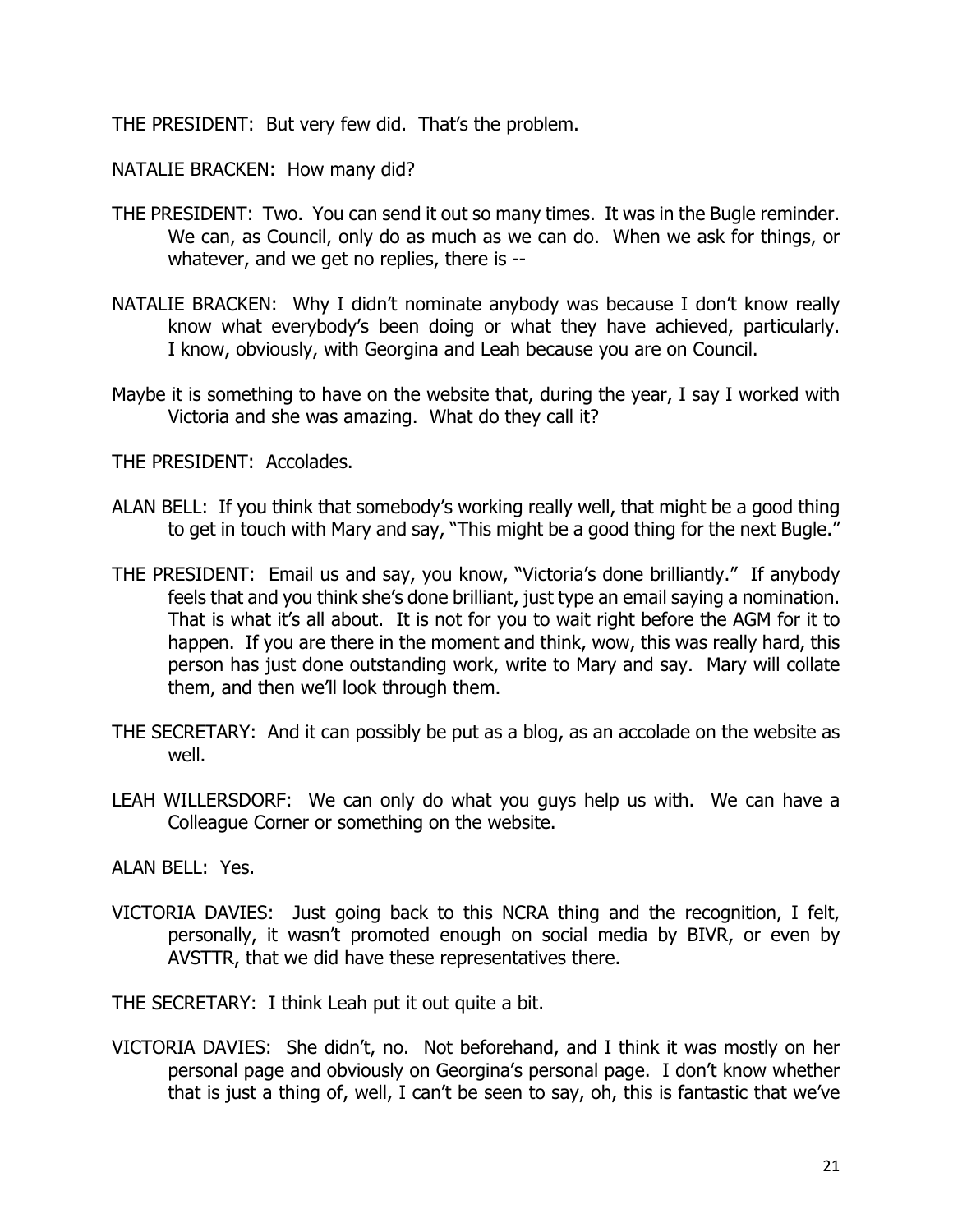got this representation because it's me doing it. It's that kind of double jeopardy.

- So I think things like that, there should have been a big build-up saying, "This is amazing for BIVR that we've got these two representatives at such a worldwide…" -- I know it's American. And the same with Intersteno. When we've got the opportunities, we really need to push ourselves.
- LEAH WILLERSDORF: I think with the Intersteno afterwards, it does get a bit difficult, but I take those points on board, for sure. :-)
- THE PRESIDENT: Sheryll was also at Intersteno. I think we were promoting the BAW, and literally immediately on the Friday, people were flying over as well, so I think we did promote it after ours because we obviously put ours first in it.

VICTORIA DAVIES: We can have a billion Tweets a day.

- THE PRESIDENT: We have kind of gone on and it is 3.15 p.m. All questions done and everything?
- There is a plaque that we have that we are going to give to Claire for when she hands back the glass thingamajig. That is what we have done for her.

VICTORIA DAVIES: She's getting that picture of it?

LEAH WILLERSDORF: Yes, can we have a picture for the socials, please? Of the plaque.

THE SECRETARY: Yes.

THE PRESIDENT: She will hand back the glass thing and have that for a keepsake.

THE SECRETARY: I will hand it around. You can all have a look at it.

THE PRESIDENT: Is there a possibility we can take a five-minute break, and then we will come back with the rest of the AGM and start with the Treasurer's Report.

#### (SHORT BREAK)

#### **Treasurer's Report**

THE PRESIDENT: Now I would like to call on the Treasurer's Report.

THE SECRETARY: The report and accounts have been previously circulated. I emailed them to everybody. It is just a question of approving them. I haven't brought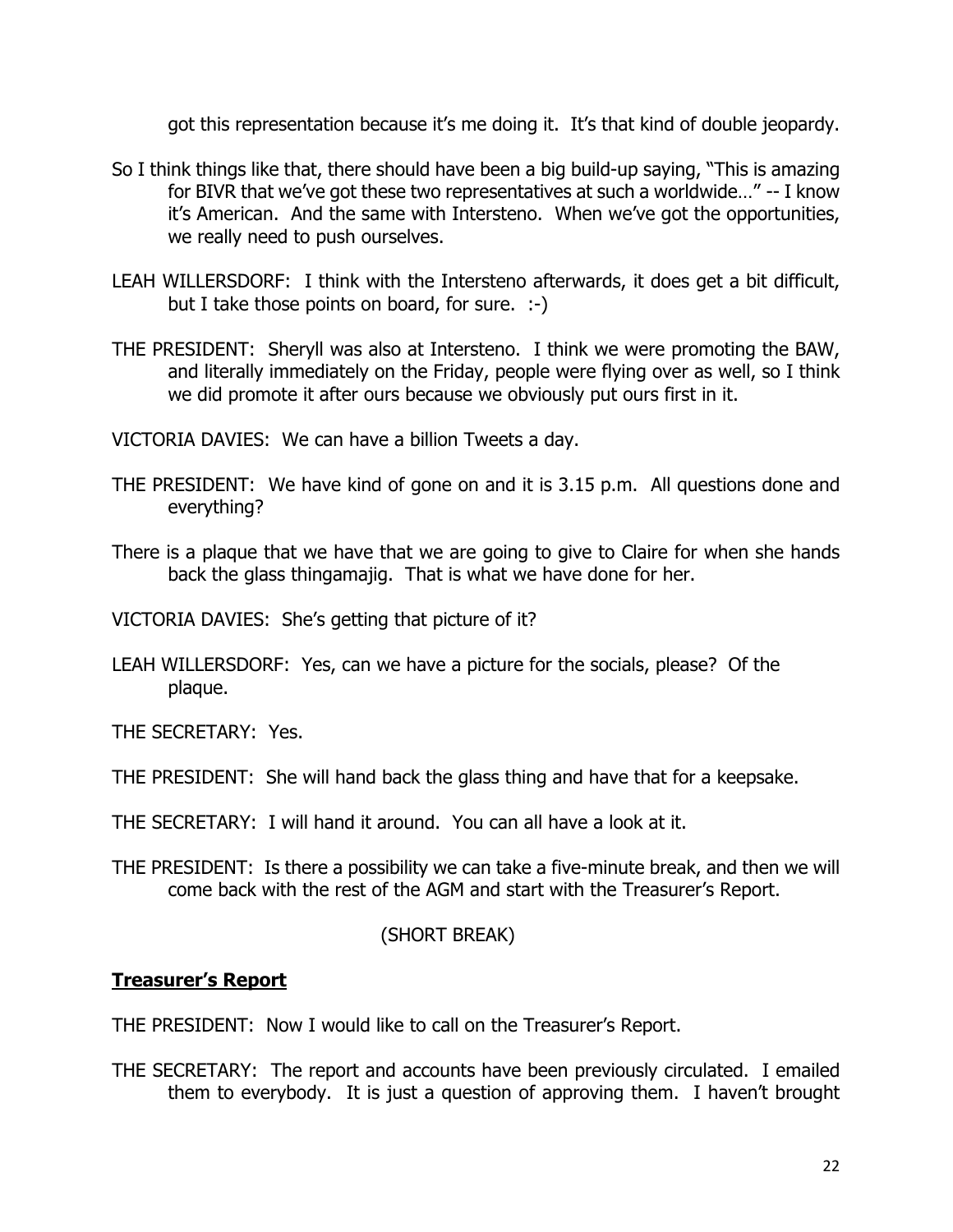copies because people just leave them behind. They don't really want them. They have been supplied.

Any questions on them from when you looked at them? Do you approve them? Does anybody not approve them?

Approved nem. con.

## **Special Resolutions**

THE PRESIDENT: Voting for Council members was referred to in the notice. There were no nominations, but we've now had one resignation, namely Ann Lloyd. That is it. We would like to thank Ann for all her hard work and services over the last 18 years as a Council member. She's been President twice in that time. Thank you very much.

NATALIE BRACKEN: Has she left BIVR?

THE SECRETARY: No, just resigned from Council.

GEORGINA FORD: How many does that leave on Council?

THE SECRETARY: One less than before.

GEORGINA FORD: I walked into that one.

THE SECRETARY: I think it might be eight now. I think we had nine before.

- THE PRESIDENT: Miriam is not stepping down from Council as such, but she is taking a back seat with Council-related issues, and she is going to deal only with being the Chief Examiner. She has quite a lot of work on right now and she can't do any more than that is what she said. We didn't want to lose her as a Council member nor as the Chief Examiner.
- Also, another thing to mention quickly is Orla does not want to be considered for President for this year either, so please don't vote for her.

THE SECRETARY: Now we vote for the resolutions.

THE PRESIDENT: Special Resolutions.

LEAH WILLERSDORF: Who are the three candidates?

THE PRESIDENT: Georgina, Ian, and Alan.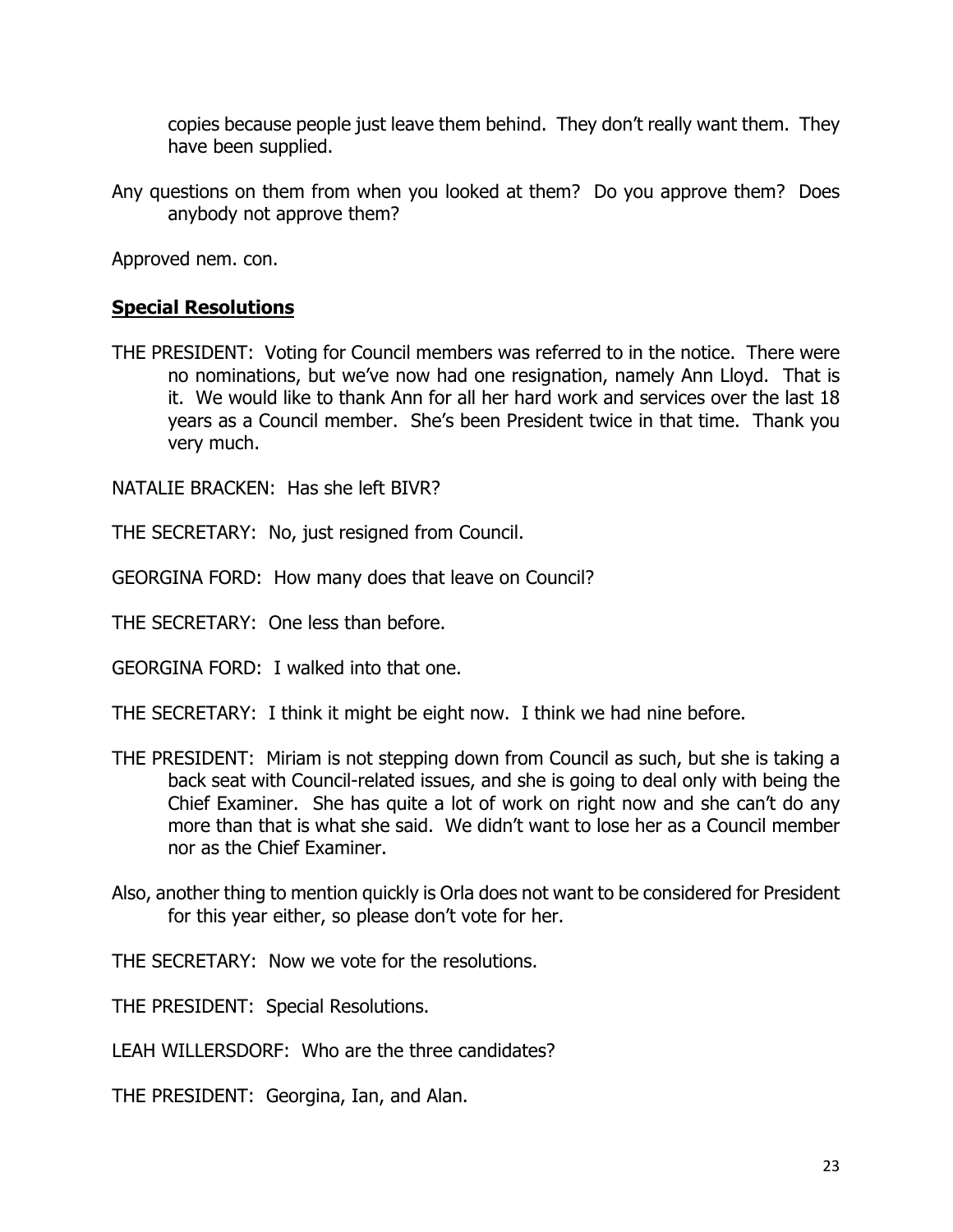(ALAN READ THE SPECIAL RESOLUTIONS)

THE SECRETARY: With those in mind, could we vote for that? Who is for the vote? To change it from "Tape Transcriber" to "Audio Transcriber".

I've got some proxy votes to count.

THE PRESIDENT: I have two more proxy votes.

THE SECRETARY: Any against? I believe I have one against on the proxy.

Number 1 is agreed.

THE PRESIDENT: That was unanimous?

THE SECRETARY: Unanimous.

Resolution 2.

(ALAN READ RESOLUTION 2)

THE SECRETARY: All in favour? Anybody against?

That has passed.

(ALAN READ RESOLUTION 3)

NATALIE BRACKEN: Is that saying that editor and scopist are the same thing?

- THE SECRETARY: We thought they were, but some people prefer the word "scopist", so we decided to change it, rather than have it oblique, editor/scopist.
- NATALIE BRACKEN: I think that they are different. I think a scopist does less of a job than an editor.

THE SECRETARY: No.

LEAH WILLERSDORF: Again, it will be explained on the website. There is no difference. We had it in a Bugle previously.

VICTORIA DAVIES: I think "scopist" is more international.

THE SECRETARY: It is understood by others to be a scopist than an editor.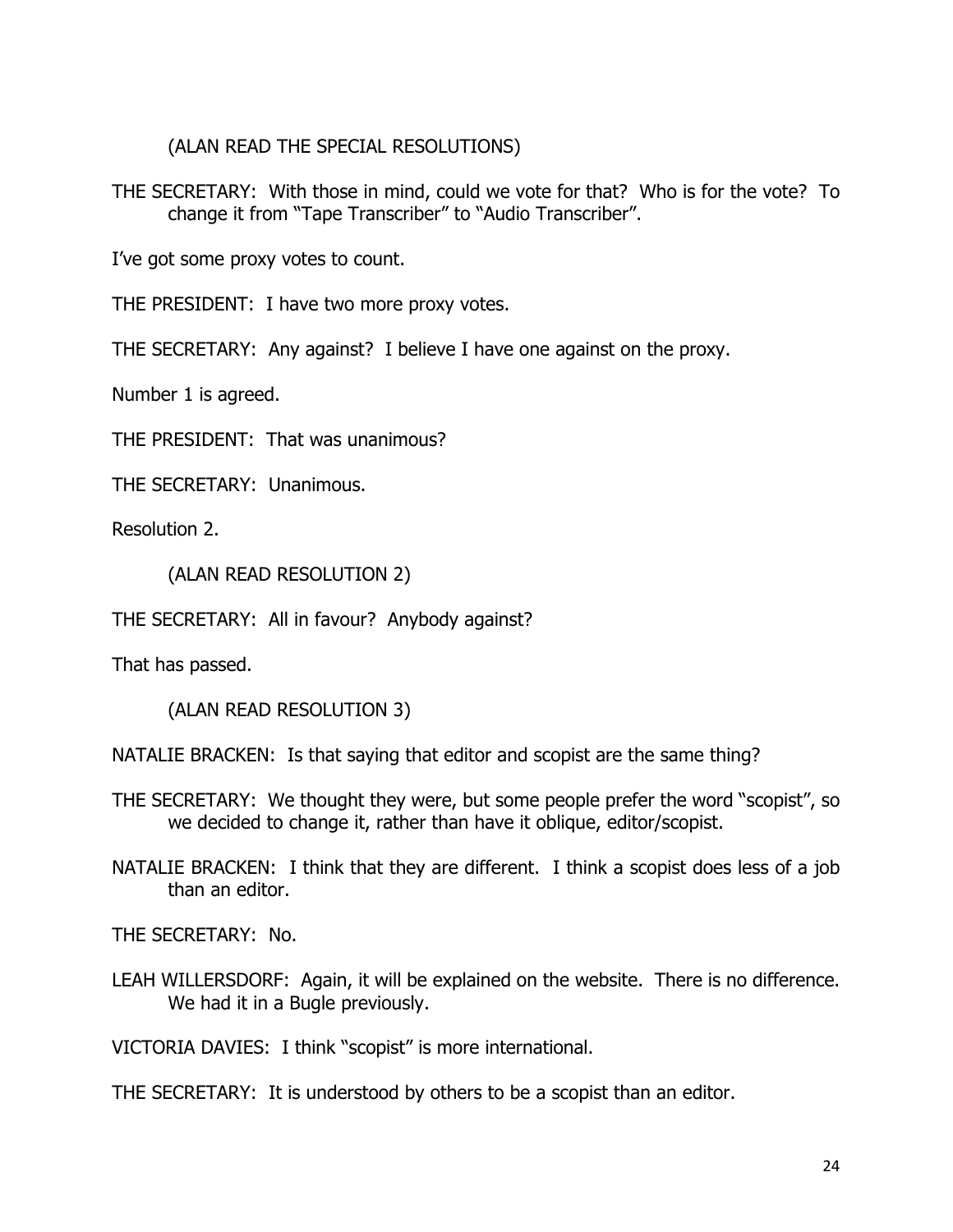THE PRESIDENT: How many people are agreed?

THE SECRETARY: I have proxy votes here for and one against.

THE SECRETARY: It's passed, but with one dissenting.

(ALAN READ RESOLUTION 4)

THE SECRETARY: Voting for? Anybody against?

THE PRESIDENT: Two for.

THE SECRETARY: Nobody against. All the proxy votes are for.

That is the resolutions done. Thank you, Alan. Sterling stuff. Now it's the President one.

## **Election of President for the present year 2019/2020**

- THE PRESIDENT: Now we need to elect a President, and Mary is going to walk around with the voting slips.
- ALAN BELL: There are two candidates on here who don't wish to stand.

THE SECRETARY: It has already been referred to by the President.

THE PRESIDENT: At the time the notice went out, we were not told.

THE SECRETARY: The people on the slip include Orla Pearson and Miriam Weisinger who, for completeness, are on there, but they do not wish to be voted for.

(VOTING TOOK PLACE)

- THE PRESIDENT: As we are waiting for the votes to be tallied, I just wanted to mention one thing. We are presenting at a thing called LAWBizTech on 23rd October. Mary's going to be presenting and we are going to tell them we are still here, we are still alive, we are still kicking; "Don't forget if you want greatness for your transcripts."
- Someone's had to pull out of taking the note for it. Alan's had to pull out. We have asked one person but they have not committed yet. If anyone would like to come and take a note for us, it would be very, very helpful and great for CPD, if that is what you are looking for. Don't all rush at once.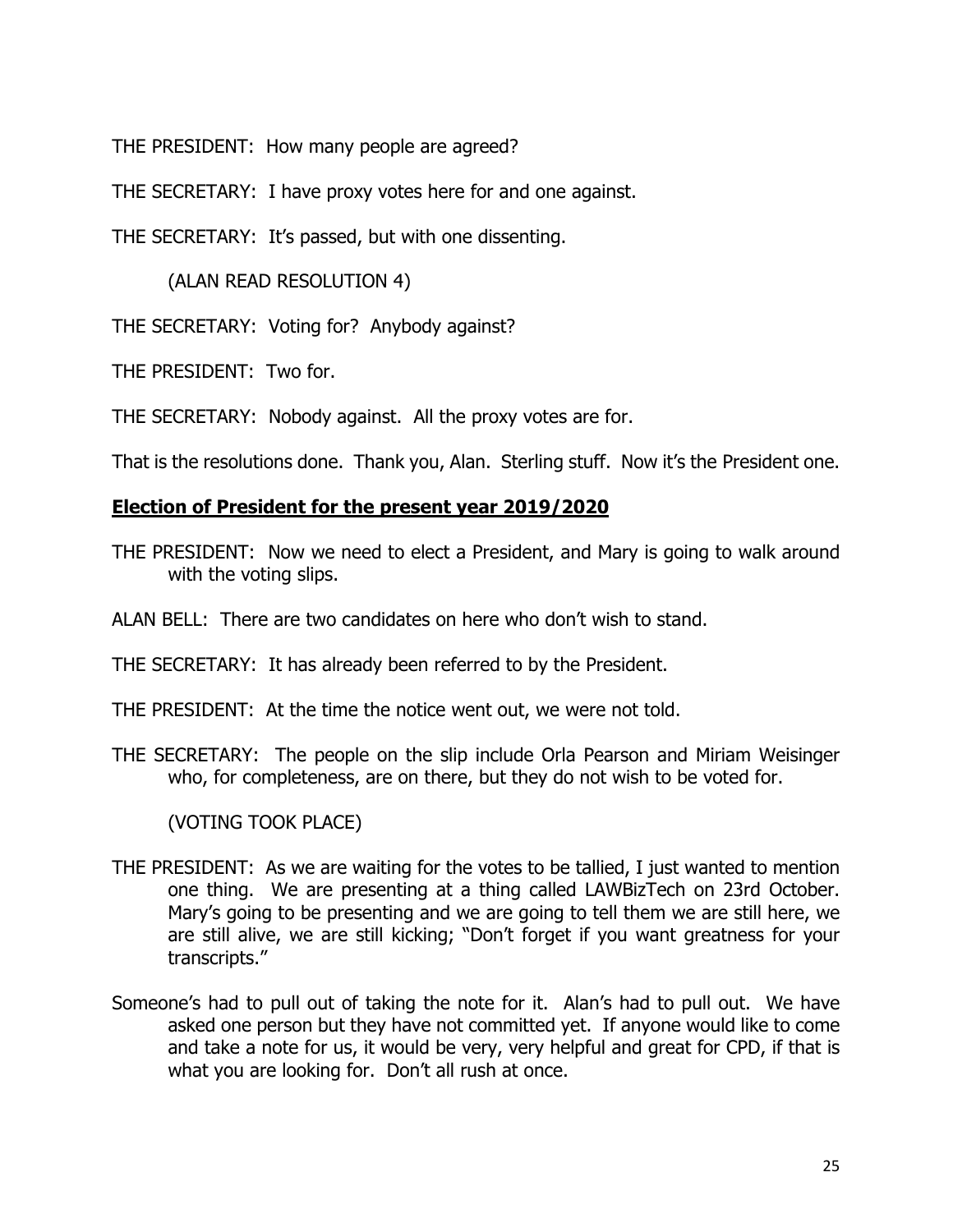NATALIE BRACKEN: What time is it?

- THE PRESIDENT: It is in the morning. It is 23 October in the morning in London. It's a 45-minute slot; an hour tops.
- THE SECRETARY: I doubt very much if my presentation will last that long but there could be some questions. It is a PowerPoint with, effectively, Text on Top demonstrating real-time capability so the lawyers can see this is what you could be having.
- ALAN BELL: I was going to do realtime to iPads and have a couple of small laptops there with speech-to-text screens so they could see the same thing but in different formats, so nothing too technical. Mary supplies the presentation to you. I have got a copy of it already.
- THE SECRETARY: I read it out at a reasonable pace, and I think I managed to drag it out for about 15 minutes or so.
- ALAN BELL: There is plenty of preparation available for it. Be prepared for words like "supercalifragilisticexpialidocious" if somebody shouts it out in the audience.
- THE PRESIDENT: And don't forget the Welsh one.
- THE SECRETARY: "Llanfair PG" is the short version.

The votes are in.

THE PRESIDENT: We are ready to tell you who our new President is. I will read the numbers out. Twenty people for Georgina, three people for Alan, zero for Orla, one person for Ian and none for Miriam. Welcome, Georgina.

LEAH WILLERSDORF: Congratulations, Georgina.

#### **Date and location of next Annual General Meeting**

THE SECRETARY: We need to know the date for the next AGM if we've got it, or we decide later.

GEORGINA FORD: We will decide later.

- THE PRESIDENT: One of the things brought up was September is a very difficult month for people to get to...
- LEAH WILLERSDORF: Re the next AGM, due to the lack of physical attendance this year, would it be wise to perhaps revert to the other time of year we used to hold the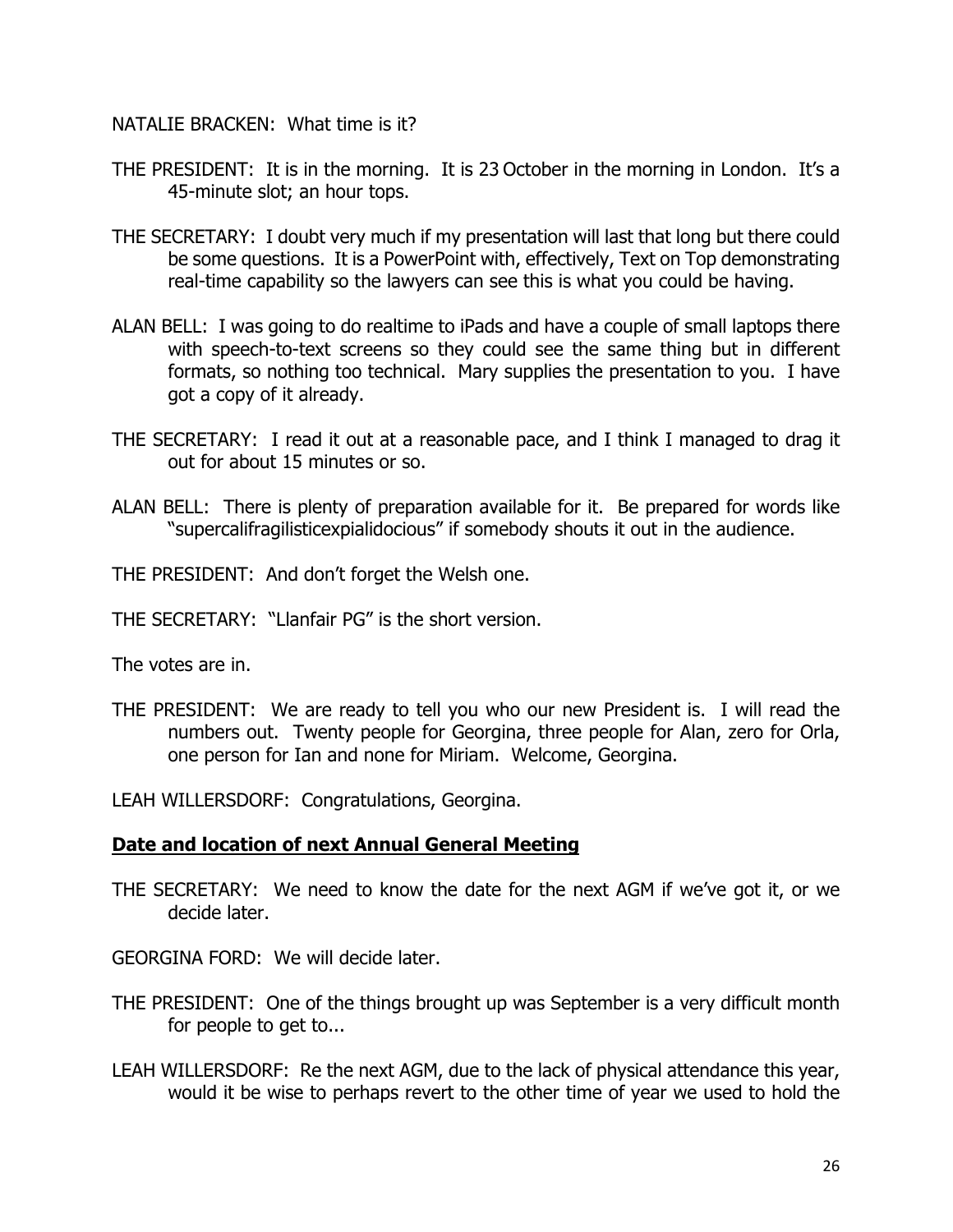AGM? Say we did it in March, that doesn't have to mean the new President's tenure finishes in March 2020; we just need the membership to agree that the current presidential term would go until, say, May 2021. Or was it March? I can't remember. There may be an issue submitting the accounts, I don't know.

THE SECRETARY: We used to have April or May.

VICTORIA DAVIES: Is it the time of year, or is it the location?

- THE SECRETARY: We don't know. We had it in Birmingham before. We had quite a good turnout.
- VICTORIA DAVIES: This isn't even in the city centre, is it?
- THE PRESIDENT: The reason why I did it here was I knew there would be parking and we got a very good rate. I know the lady who works here is why.
- VICTORIA DAVIES: It is an awful location for me. It is easier for me to get to Milton Keynes.
- THE PRESIDENT: Duly noted with that. Last year a lot of people were saying, "Please get it outside of London."
- VICTORIA DAVIES: If you check the minutes, I did say "Don't go out of London" just for the sake of other people because they don't turn up.
- JULIE WHITAKER: People always say, "Not London", and then they don't come.
- THE PRESIDENT: We took a chance because we had not only yourself, but a few people mentioned to me, "Can we do it outside of London?" We have had it there the last four years.

JULIE WHITAKER: I wasn't one of them.

THE PRESIDENT: Whoever it was said, "Can we…" --

VICTORIA DAVIES: Whoever it was who's not here.

GEORGINA FORD: It might be worth checking.

THE PRESIDENT: I think I also had private messages to me as suggestions saying, "Please move it out." I don't know if I've kept them or not. So I thought, duly noted. Done. I listened to the members who said to move it out. We will decide on a date later.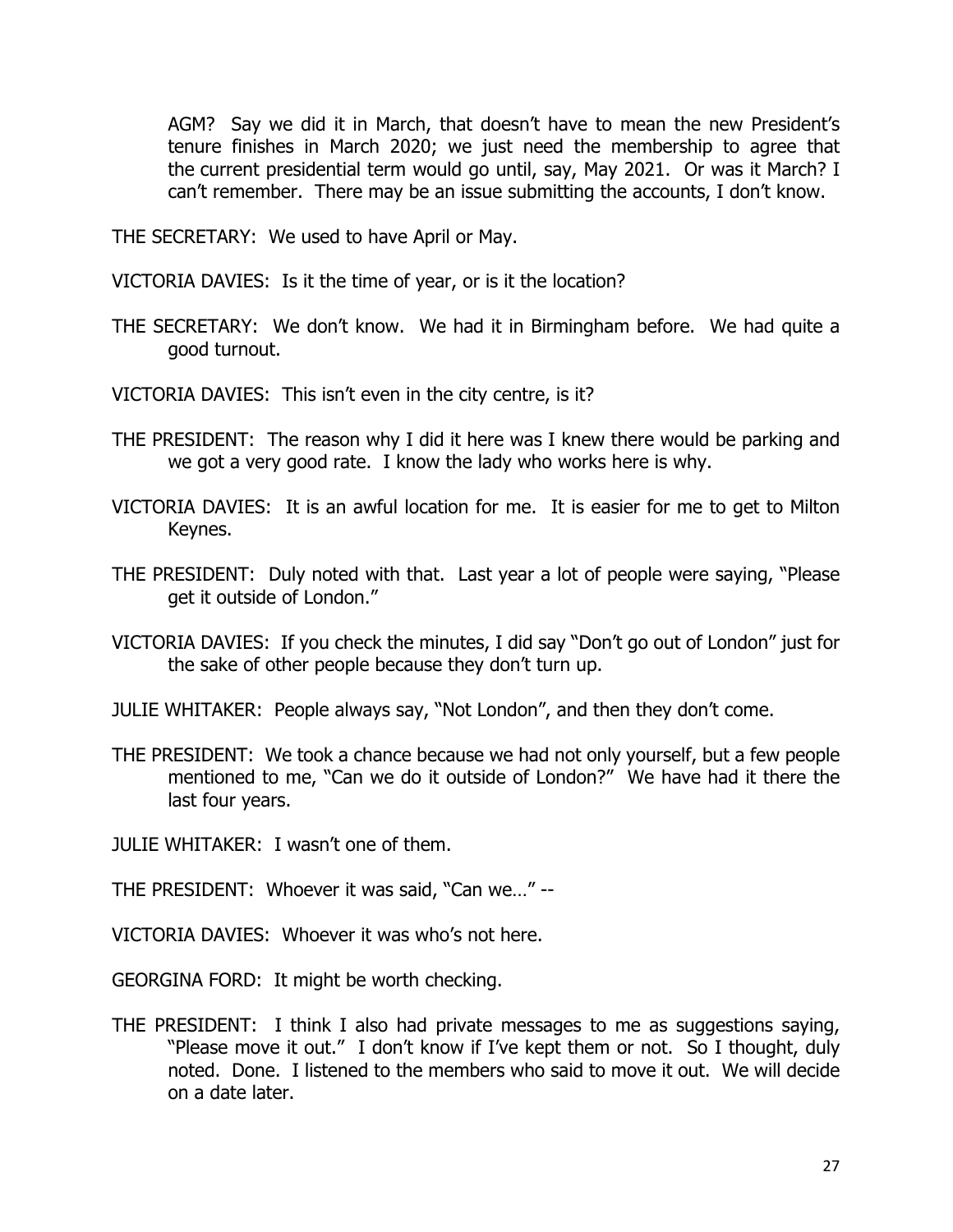## **Any Other Business**

LEAH WILLERSDORF: I have some AOB.

- THE PRESIDENT: While Leah types that, Victoria, you said you had something to mention.
- VICTORIA DAVIES: It is just about what I perceived as a data breach that I don't think was effectively managed at all. If you remember that the invitation for this came out, and I clicked "Add to Google Calendar" which, unbeknownst to me, put me as the organiser, and I was getting all messages saying, "Sorry, I can't come." "What time does it start?" I thought, "Why are you asking me?"
- I let Mary know that I suddenly realised it has made me the organiser. I had two emails off people saying that I personally, because I was the organiser, and there was a string of emails attached, had committed a data breach which I think it was with all the emails on it. One of them was from someone who I don't know if you ever got to the bottom of who that was?

THE SECRETARY: No, we didn't.

VICTORIA DAVIES: And the other one was something that they didn't realise they had copied me into. It was an agency forwarding everything to somebody else in that agency and saying, "I don't think BIVR or Palantype" – meaning me – "should have done this, but this is a great list of people for our records in the future."

THE SECRETARY: I did ask you who that was, but you didn't reply.

- VICTORIA DAVIES: I said I didn't want to because then I'm committing a further data breach, I think. I copied you into the one that we don't know who that was.
- THE SECRETARY: Just for the record, for some reason, nobody knows why, my iMac, iCal calendar request -- which did have all the lists on, I agree -- when it reached you turned it into a Google Calendar and sent it from your computer to this person because that email came back to you. I have no idea why or how. So strictly speaking, it wasn't BIVR's breach.
- VICTORIA DAVIES: It was because you -- I told you of my concerns, and there was absolutely nothing sent out to people to say, look, we're sorry about this. We don't know how it's happened, but it's nothing to do with me personally. So it looks like to this agency and to this other person, who I don't know who that is --

THE SECRETARY: I don't know who this agency was, so we couldn't write to them.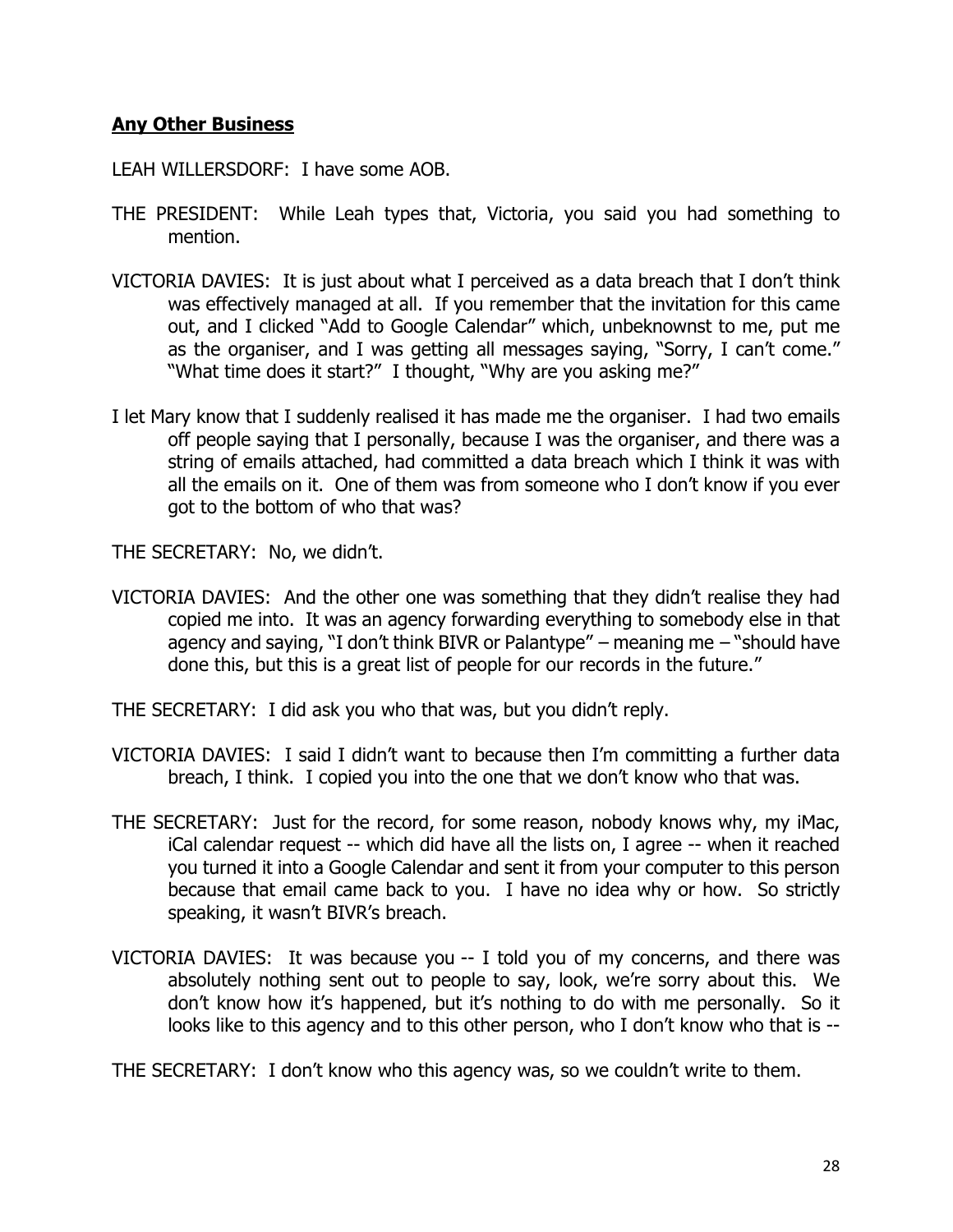VICTORIA DAVIES: You knew there were on that list. Really, a BCC should have gone out to say sorry about that previous email. We don't know what's happened. It's nothing to do with me. And then it came out again, after I had said that there was this data breach. The exact same thing came out again with a whole list of names a second time.

THE SECRETARY: It seemed to generate itself. You said it was multiplying.

ALAN BELL: I tried duplicating it myself.

THE SECRETARY: It was still generating something.

ALAN BELL: No, I didn't say anything like that.

THE PRESIDENT: How this started was when we were at the BAW, TALLsmall Productions, one of their things was generate emails -- to get a quicker and better response out of people was to do a Calendar invite. I thought, I have learned something. When I started doing the Council meetings, I was then inviting everyone. Obviously, the emails were all on it because we're Council members. As a Council, we discussed. There was not a data breach from us in that sense because -- a few years ago, someone asked for all to be blind-copied. We used to send out everything blind-copied. You could get that list by yourself by going into the Reporter Search individually. We have no agencies on our books.

VICTORIA DAVIES: You have people in agencies on books.

- THE PRESIDENT: We do, but we are not breaching. If that agency uses those emails where they got -- as an individual, they are breaching the data protection, not us.
- VICTORIA DAVIES: You have breached your data because you've not protected the information that you've got. It doesn't matter that it has come from a suggestion by TALLsmall. The fact is that it happened --

THE PRESIDENT: It's not a suggestion by them.

- VICTORIA DAVIES: The fact is that it has happened and it wasn't dealt with appropriately, I don't think. There are still people on there who probably think that I populated all these emails and let everybody have them, whereas it's absolutely nothing to do with me, and that wasn't made clear at all.
- THE SECRETARY: I think we took the view that the least said, soonest mended, but we can put out something --

THE PRESIDENT: If you feel we should put something --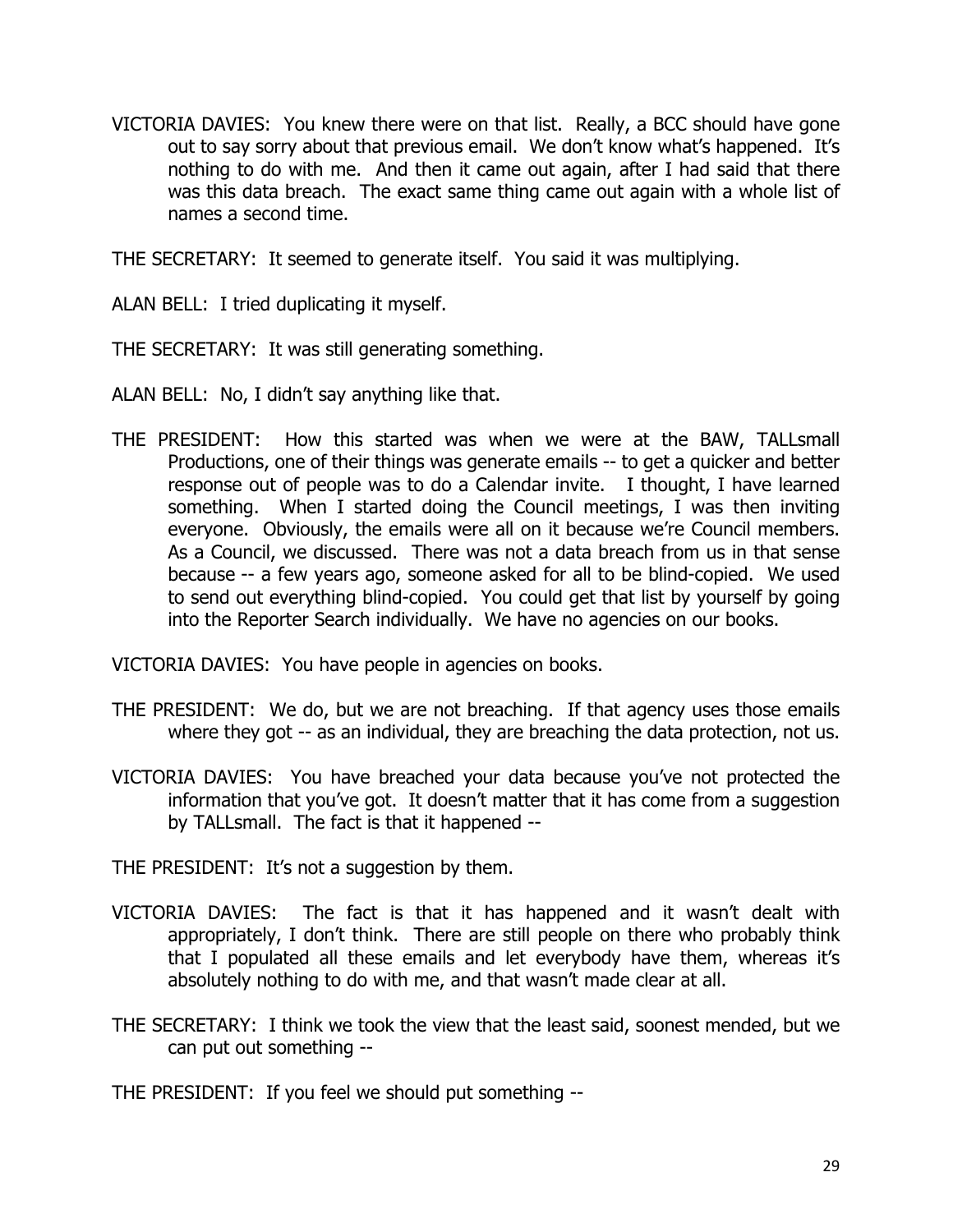THE SECRETARY: -- to exonerate yourself.

VICTORIA DAVIES: I think it should have been done at the time because you say about the Reporter Search, you can find everyone's details there; not everyone subscribes to the Reporter Search.

THE PRESIDENT: There's only very few who don't subscribe to the Reporter Search.

VICTORIA DAVIES: And now that agency and everybody else has got their details.

THE SECRETARY: Other members who happen to be in agencies.

VICTORIA DAVIES: I just want it noted that I was very disappointed at the way it was handled. I thought it was abysmal.

THE SECRETARY: Okay. Noted. Thank you.

ALAN BELL: We certainly did discuss it and we did definitely take advice.

VICTORIA DAVIES: But no-one fed that back to me, and I was the figurehead for it.

THE SECRETARY: Other people also because Ian also received -- he suddenly was made --

NATALIE BRACKEN: I had one from Ian.

- THE SECRETARY: Eventually, I managed to work out that I needed to take it off my iPad and iPhone, delete it off my calendar from there. Then I believe it stopped generating itself. It was unfortunate. I didn't have -- still don't have Google Calendar on. I have to download the app, apparently, to get it. And, for that, I can make it a blind copy, so I will learn how to use that and make sure they don't all go out again.
- But if we need to cover ourselves in any other way, certainly, the President took advice and was told we had not --
- THE PRESIDENT: I took advice from two companies and one business, one agency from Miriam, who is an agency -- and she said we did not breach anything. I spoke to two companies giving them a scenario of what happened and they said because it's internal, we have not breached anything.
- JULIE WHITAKER: People are now thinking Victoria has. She has been tarred as somebody who breached data.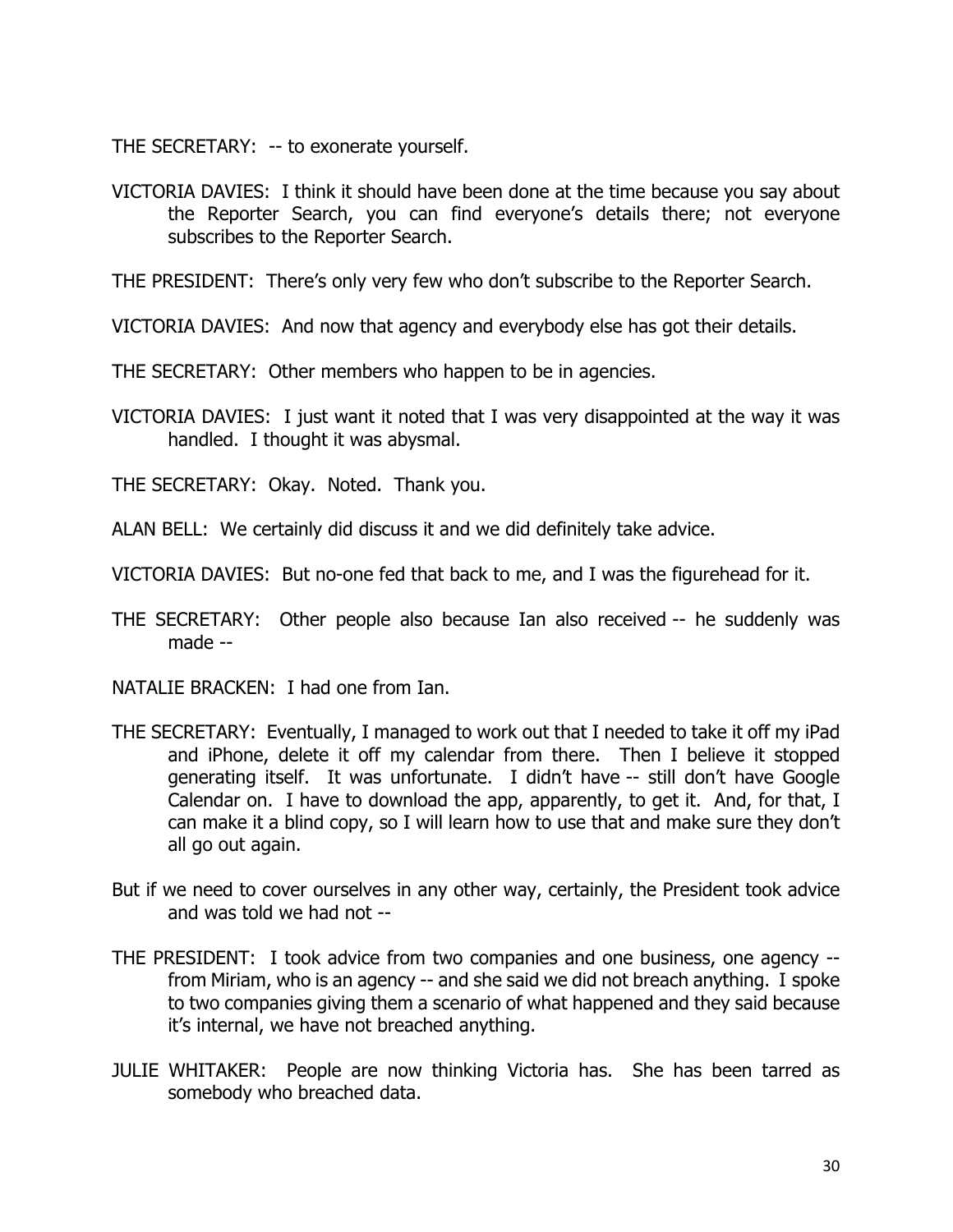THE SECRETARY: I did write to that firm. I emailed them.

VICTORIA DAVIES: Which firm?

- THE SECRETARY: The one that sounds like some Scottish... What were they, Ian? Can you remember? Whatever that strange name was. I emailed them and asked them, "Who are you, and how do you know any BIVR members?" They just didn't answer, so I have no idea who they are. You said they must be in BIVR's email address. They're not. Never heard of them.
- LEAH WILLERSDORF: I just have something to say on this issue. As Council members, we are also individual members of the Institute. It is very rare with our current Council that any of us disagree on anything; however, as a member, and taking my Council member hat off, I have to say I disagree with Council's view on this issue. GDPR issues aside, the fact that members' email addresses were visible from the get-go of the Google Calendar Invite was, and is, wrong in my opinion.

As we all know, not all members opt in to have their details listed on the public BIVR directory, commonly referred to as "the Reporter Search". Now, because of that, I am of the view that means those members have not given express permission for their details, i.e. email address and phone number, to be disseminated in any fashion by the Institute, whether within or outwith the Membership.

Imagine a situation where, for example, one member had history, i.e. a beef, so to speak, with another member, or even agency owner (whether a member or not), going back years and they had gone to great pains to distance themselves from each other, to the point where one or both had changed their emails at the time. With the situation which has occurred, the Institute has potentially allowed those email addresses to be made "public", albeit to members.

Yes, I'm aware that not all email addresses were visible on the invite, just simply the names of some members, but the fact that ANY email addresses are visible to others is not protecting members' interests in my opinion.

If I was a member who had opted out of being on the public BIVR directory, I certainly would not expect my email address to be made public anywhere by the Institute, whether to only the Membership or not. I think this is something we must look into being more cautious and aware of. It's not just about GDPR; it's about protecting members' personal data full stop.

THE PRESIDENT: As me not being President any more, all I can say is we'll take it back to Council and discuss it further and go from there.

GEORGINA FORD: We will make sure that we have some not stock responses, but we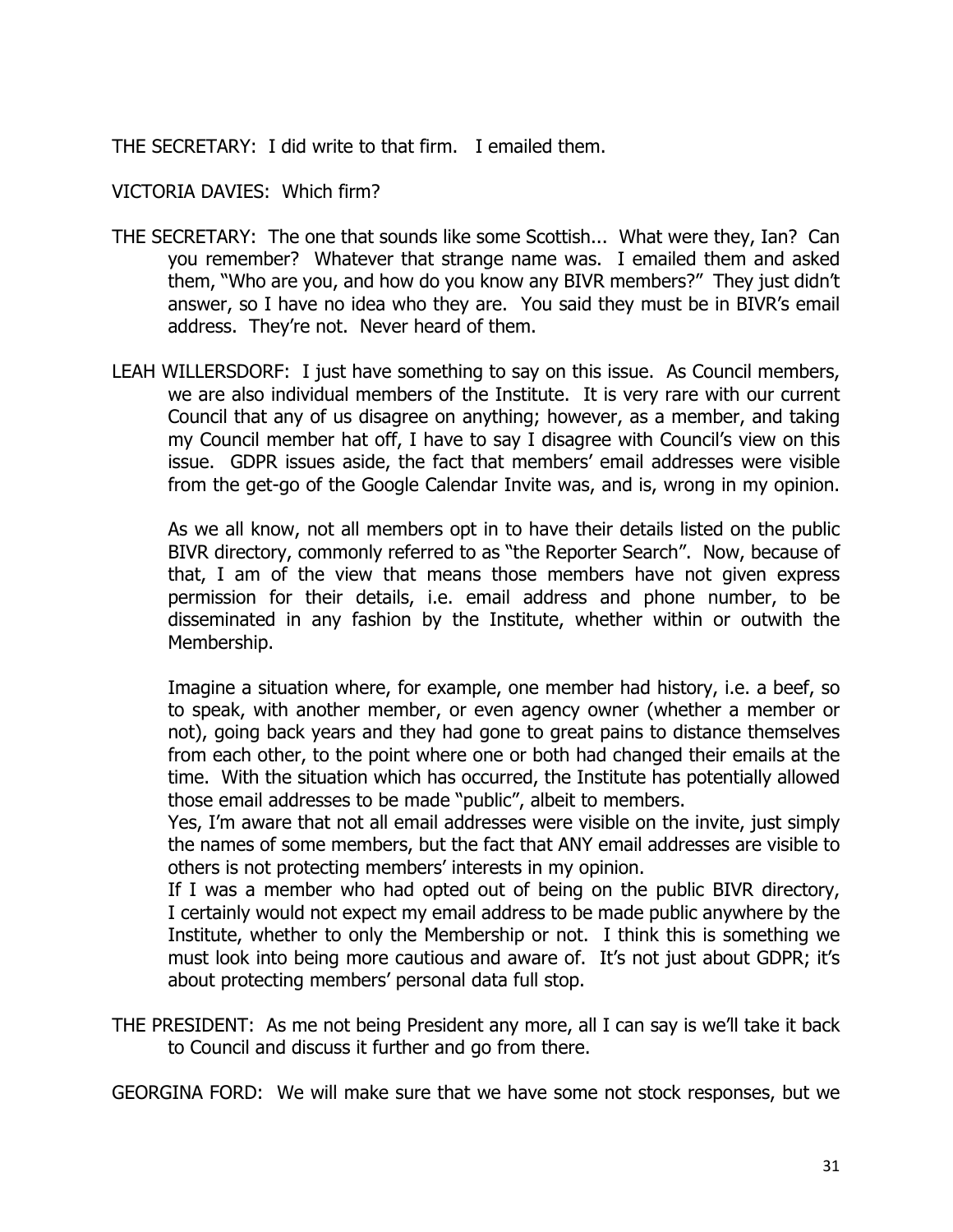will try and think of future scenarios and how we react to them. I will put that at the top of the list for the next meeting.

THE PRESIDENT: In an overall thing, I did... I wasn't worried about having someone else's email. For me, it goes over my head. I did like the calendar invite for me to then put straight into my calendar because then it's immediate for me. If not, I think, yes, I can do that. I don't reply, and then I don't put it in my calendar, and then I don't go, and I like going to the drinks and things that we do.

I think we have looked at and it is something -- I think you did mention about a good workshop to do. It is something good. I looked into a bit more once it happened. You can blind-copy. Because Mary put it on an iPad invite, I had no idea because I don't have iPad. I couldn't look to see how that happened. I know on the email you can blind-copy people in, but it's such a long list. She has to do it in four different sections. That is probably why everyone didn't get everything. It was in sections as such.

I think, overall, I liked doing it that way. I thought it was very good to put in. We got quite a lot of responses quicker on the AGM notice in that sense. Apologies for what's happened.

Any other business?

- LEAH WILLERSDORF: Re the Bugle: I think we need more informative things to go in the Bugle. The membership won't know but may be able to tell that I stepped back from doing the Bugle this year. It really is some feat to put together, but I'm wondering if perhaps we settle on the dates four times a year, like the 15th of January, April, July, October just as an example, and we remind members so that if THEY have contributions or if they want to be Member of the Moment, they can send their contributions in in good time. There can never be too much to read in a BIVR Bugle!
- THE PRESIDENT: I know the Member of the Moment and things, I wrote to several people asking, can you just answer these few questions? "Yep, I can do that for you." Didn't get anything back.
- I know social media is good and you put it all on there, but if you could do that, we could just have a nice, gentle reminder on the Bugle, and what have you, so then it is all in one place in that sense.

Anybody anything else? Do I get to officially close?

THE SECRETARY: Yes.